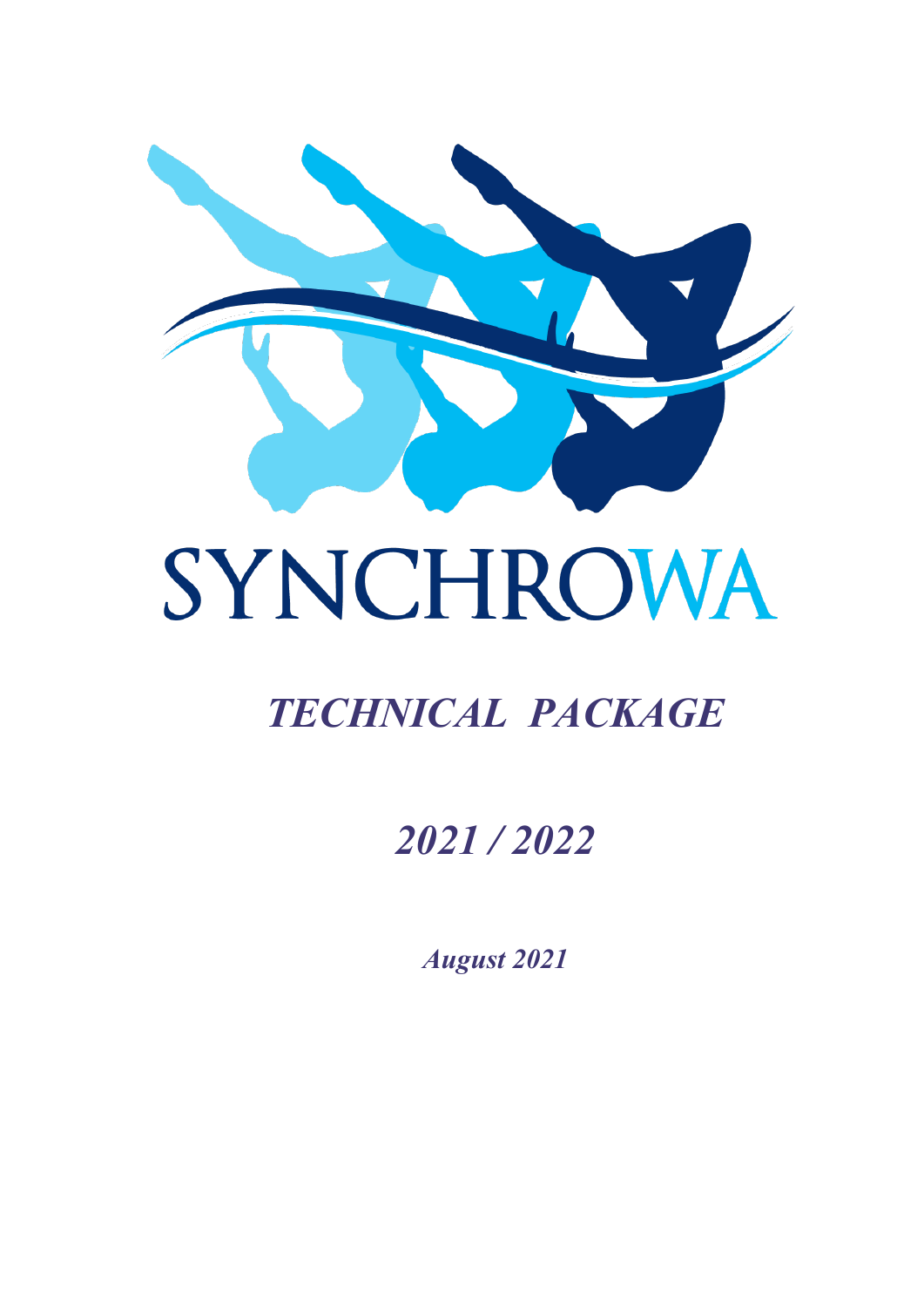# *1. INTRODUCTION*

The Technical Package should be used as your resource guide for the 2021-2022 season. If there are no specific rules, please refer to FINA RULES.

SynchroWA wishes to ensure a successful and productive season for its members.

# *1.2. COMPETITION SCHEDULE*

| <b>DATE</b>                                     | <b>EVENT</b>                                                                                                                               | <b>EVENTS</b><br><b>AVAILABLE</b>                                                                                                                      | <b>AGE GROUPS</b>                                                                                                                                           | <b>LOCATION</b>         |
|-------------------------------------------------|--------------------------------------------------------------------------------------------------------------------------------------------|--------------------------------------------------------------------------------------------------------------------------------------------------------|-------------------------------------------------------------------------------------------------------------------------------------------------------------|-------------------------|
| 7th<br><b>August</b><br>2021                    | <b>High Performance</b><br><b>Selection Trials</b>                                                                                         | Detailed<br>information in the $(NS)$<br><b>HP</b> Selection<br>Criteria Document                                                                      | 13/15, Junior, Senior                                                                                                                                       | <b>HBF</b><br>Stadium   |
| <b>August 22nd</b><br>2021                      | <b>National Stream Land</b><br>and Water Skills Testing                                                                                    |                                                                                                                                                        | 12&Under(NS),<br>$13/15$ (NS)<br>Swimmers who participated<br>in the High Performance<br>Trials will not be required<br>to participate in skills<br>testing | Leisurefit<br>Booragoon |
| <b>September</b><br>12th 2021                   | <b>Figure Competition #1</b><br><b>COMPULSORY &amp;</b><br><b>GROUP ONE</b><br><b>FIGURES</b>                                              | <b>National Stream</b><br>Figures<br><b>State Stream</b><br>Figures<br>Junior Category -<br><b>Technical Team</b><br><b>Element Individual</b><br>Swim | Figures: NS 12U, NS1315,<br>SS 10U, SS12U, SS<br>13&O<br>Juniors:<br><b>Technical Team</b><br><b>Element Swim</b><br>(Individual Swim)*                     | <b>HBF</b><br>Stadium   |
| <b>October</b><br>16th 2021                     | <b>Figure Competition #2</b><br><b>COMPULSORY &amp;</b><br><b>GROUP TWO</b><br><b>FIGURES</b><br><b>Australian Masters</b><br><b>Games</b> | National Stream<br>Figures<br><b>State Stream</b><br>Figures<br>Masters $(18+)$                                                                        | Figures: NS 12U, NS13/15,<br>SS 10U, SS12U, SS<br>13&O                                                                                                      | <b>HBF</b><br>Stadium   |
| <b>December</b><br><b>4th &amp; 5th</b><br>2021 | Routine & Figure<br><b>Competition</b><br><b>COMPULSORY &amp;</b><br><b>GROUP THREE</b><br><b>FIGURES</b>                                  | National Stream<br>Figures<br><b>State Stream</b><br>Figures<br>Routines.                                                                              | Figures:<br>NS 12U, NS13-15, SS 10U,<br>SS12U, SS 13&O<br>Routines:<br>All age groups,<br>NS, SS and Masters                                                | <b>HBF</b><br>Stadium   |
| <b>December</b><br>$4^{th}$ 2021                | <b>Regional Clubs Figure</b><br>Competition<br><b>COMPULSORY &amp;</b><br><b>GROUP THREE</b><br><b>FIGURES</b>                             | National Stream<br>Figures<br><b>State Stream</b><br>Figures                                                                                           | Figures:<br>NS 12U, NS13-15, SS 10U,<br>SS12U, SS 13&O                                                                                                      | <b>HBF</b><br>Stadium   |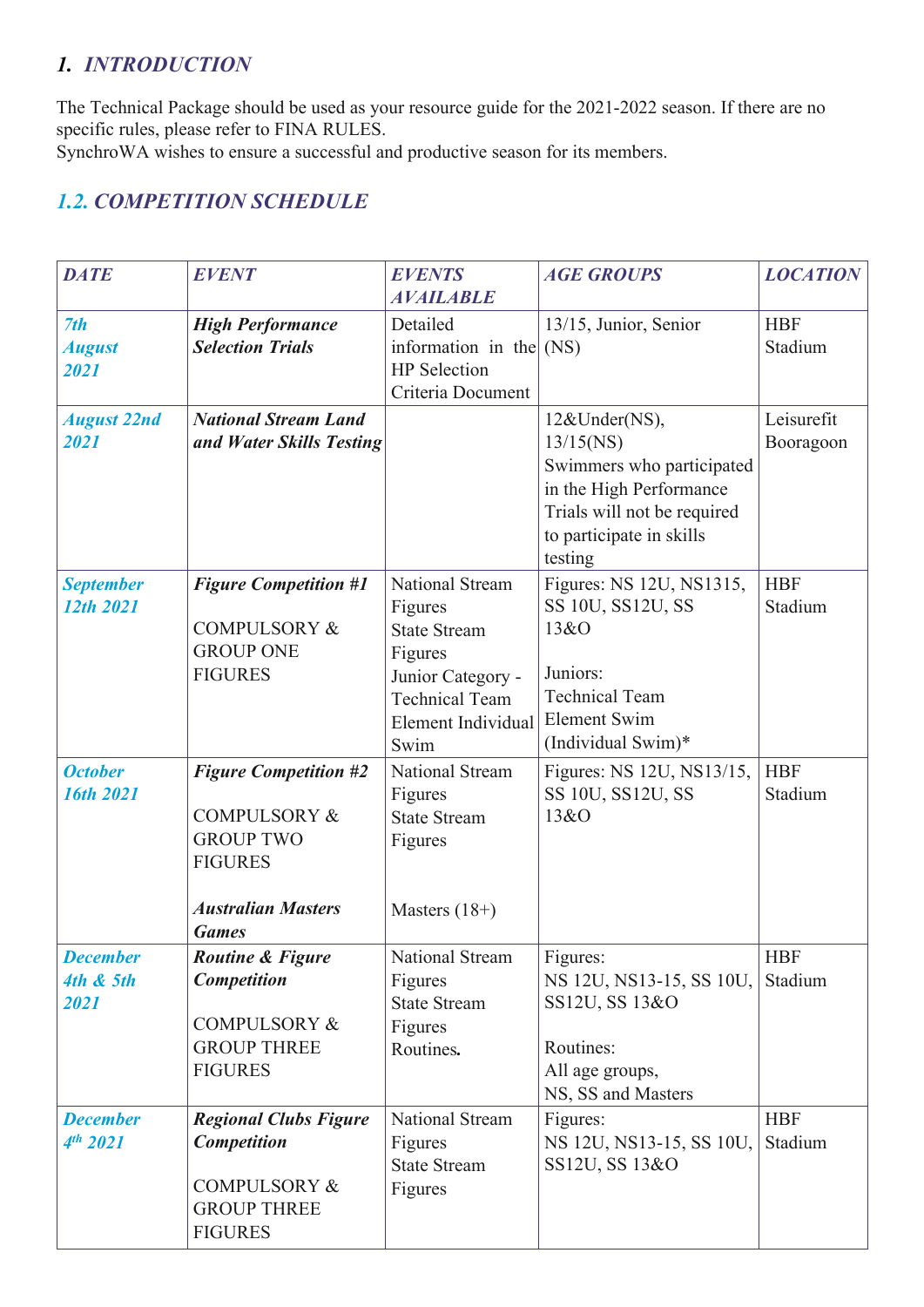| <b><i>January</i></b><br>2022<br><b>Date TBC</b> | <b>Regional Competition</b>                                                                                              | National Stream<br>Figures<br><b>State Stream</b><br>Figures<br>Routines     | Figures: NS 12U, NS1315,<br>SS 10U, SS12U, SS<br>13&0<br>Routines: All age groups                         | <b>HBF</b><br>Stadium |
|--------------------------------------------------|--------------------------------------------------------------------------------------------------------------------------|------------------------------------------------------------------------------|-----------------------------------------------------------------------------------------------------------|-----------------------|
| <b>February</b><br>5th-6th<br>2022               | Routine & Figure<br><b>Competition (NS, SS)</b><br>Figures & Routines                                                    | National Stream<br>Figures<br><b>State Stream</b><br>Figures<br>Routines     | Figures:<br>NS 12U, NS13-15, SS<br>10U, SS12U, SS 13&O<br>Routines: All age groups,<br>NS, SS and Masters | <b>HBF</b><br>Stadium |
| <b>March</b><br>$12th-$<br>13th<br>2022          | <b>WA State Titles</b>                                                                                                   | National Stream<br>Figures<br><b>State Stream</b><br>Figures<br>All routines | Figures: NS 12U, NS1315,<br>SS 10U, SS12U, SS<br>13&0                                                     | <b>HBF</b><br>Stadium |
| <b>April</b><br>2022                             | <b>Hancock Prospecting</b><br><b>Artistic Swimming</b><br><b>Australian Open &amp; Age</b><br><b>Group Championships</b> |                                                                              |                                                                                                           |                       |

\* Junior Category: (Male and Female)

Swimmers will perform a 1'30" individual routine with all the technical team elements (as per FINA rules) with at least 1 double arm eggbeater and 1 ballet leg(s) sequence and 1 body boost (2 arms).

The routine will be performed without music. The swimmer should travel during the whole routine. The swimmer needs to wear a black bathing suit and white cap.

A sample video of the individual technical team element routine will be sent to all clubs.

The routine will be judged as EXECUTION as per FINA rules.

\*\* Male swimmers can compete as per ASAI rules.

| Event                   | <b>Male OR Female</b> | Mix of Male and<br><b>Female</b> | All Male OR all<br><b>Female</b> |
|-------------------------|-----------------------|----------------------------------|----------------------------------|
| Solo                    | Female Only           |                                  |                                  |
| Solo (Male)             | Male Only             |                                  |                                  |
| Duet                    |                       |                                  | Yes                              |
| <b>Mixed Duet</b>       |                       | Yes                              |                                  |
| Team                    |                       | Yes                              | Yes                              |
| <b>Free Combination</b> |                       | Yes                              | Yes                              |
| <b>Masters Team</b>     | Female Only           |                                  |                                  |
| Masters Team (Male)     | Male Only             |                                  |                                  |

\*\*\* Highlight Routine event will be available as an event at WA competition routine competitions as per the ASAI Championships Policy – 22.7-22.12 and 22.21.1 – 22.21.9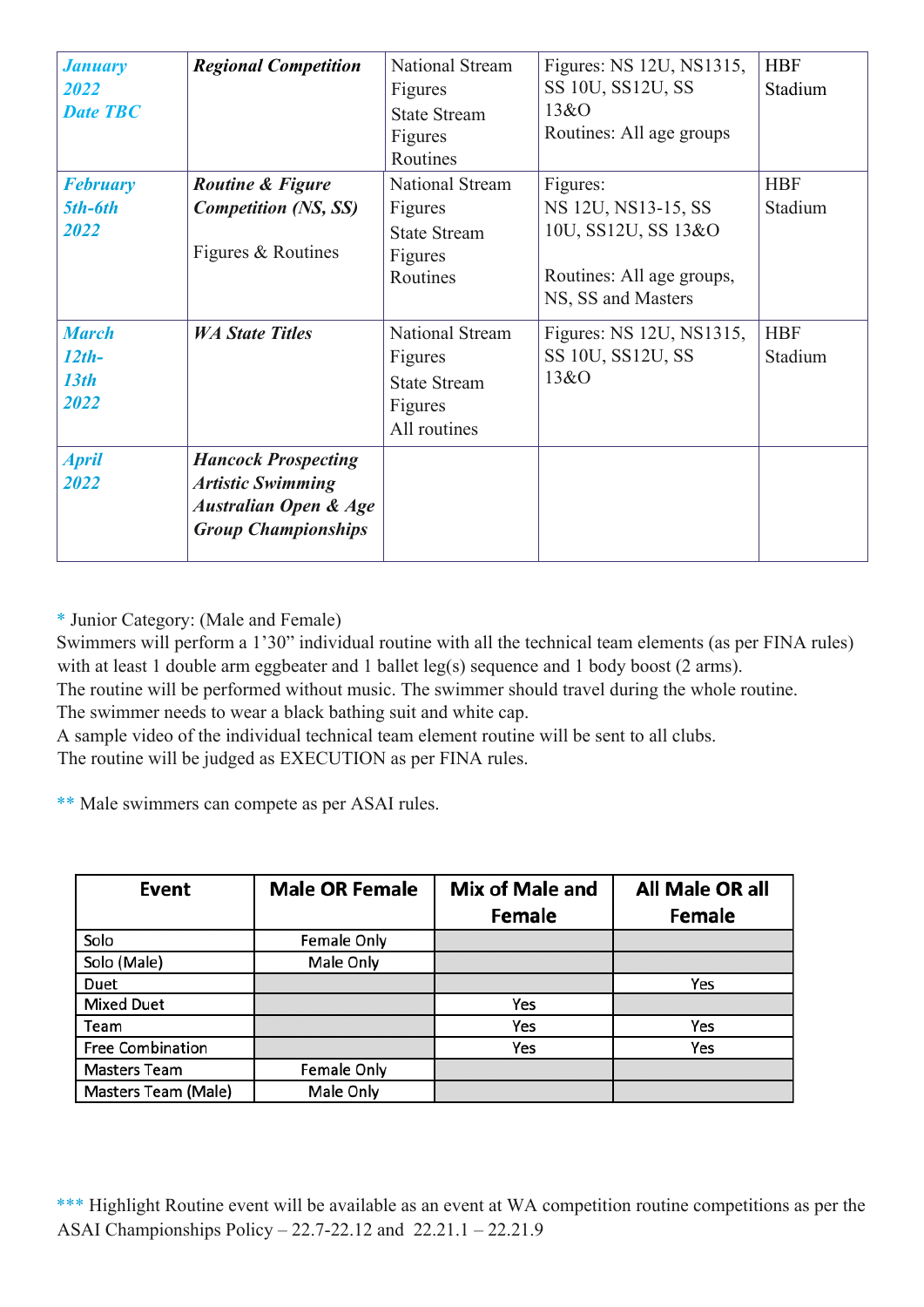\*\*\*\* Clubs can choose what events they wish to enter into for each competition. There will no longer be any requirement to have to compete in the same routine at a previous competition.

\*\*\*\*\* During a routine competition, the coach(es) of each team will stand at the designated area when their swimmer(s) is competing in their routine and will stand with their team prior to the walk on.

\*\*\*\*\*\* During a figure competition with the exception of State Titles, coaches will be assigned a specific location to view the figure competition on deck. No mobile phones are to be used while observing figures. Swimmers will be allowed to speak to their coaches (if required) for feedback after each figure (provided there is time).

\*\*\*\*\*\*\* For the routine competition, swimmers can start from both sides of the deck.

# *1.3. FIGURE COMPETITIONS*

The pre-swimmer at any WA competition should not be a swimmer who is competing in the same event. (The pre-swimmer should be a swimmer of a higher age group or category)

| <b>DATE</b>                                       | <b>WORKSHOP</b>                                                                                                                                                                                                                          | <b>LOCATION</b> | <b>TIME</b>         |
|---------------------------------------------------|------------------------------------------------------------------------------------------------------------------------------------------------------------------------------------------------------------------------------------------|-----------------|---------------------|
| 3rd July 2021                                     | <b>AquaStART</b> coaching course                                                                                                                                                                                                         | Online          | <b>TBC</b>          |
| <b>24th July 2021</b>                             | <b>Athlete Workshop</b><br>This workshop will focus on a wide range of<br>skills including stroke correction, flexibility,<br>artistry, synchro technique and strength                                                                   | <b>HBF</b>      | $11:30$ am -<br>5pm |
| 8 <sup>th</sup> & 15 <sup>th</sup> August<br>2021 | <b>ASAI Level One and Level Two Coaching</b><br><b>Course</b>                                                                                                                                                                            | Online          | <b>TBC</b>          |
| <b>3 October 2021</b>                             | <b>AquastART</b> coaching course                                                                                                                                                                                                         | Online          | <b>TBC</b>          |
| <b>Ongoing</b>                                    | Judging Workshop (Saturday afternoon the<br>week prior to each competition)                                                                                                                                                              | <b>TBC</b>      | <b>TBC</b>          |
| 5 <sup>th</sup> December 2021                     | <b>Regional Clubs Routine Development</b><br>Workshop                                                                                                                                                                                    | Perth           | <b>TBC</b>          |
| $12^{th} - 14^{th}$ January<br>2022               | <b>Regional Clubs Camp</b><br>This training camp is an opportunity for regional<br>swimmers to train together, develop skills and<br>improve technique. Opportunity for coach<br>development as well.<br>Beginners to Competitive Level. | Perth           | <b>TBC</b>          |
| <b>15th January 2022</b>                          | <b>Athlete Workshop</b><br>This workshop will focus on a wide range of<br>skills including stroke correction, flexibility,<br>artistry, synchro technique and strength                                                                   | <b>HBF</b>      | <b>TBC</b>          |

# *2. COACH/ JUDGE/ ATHLETE WORKSHOPS*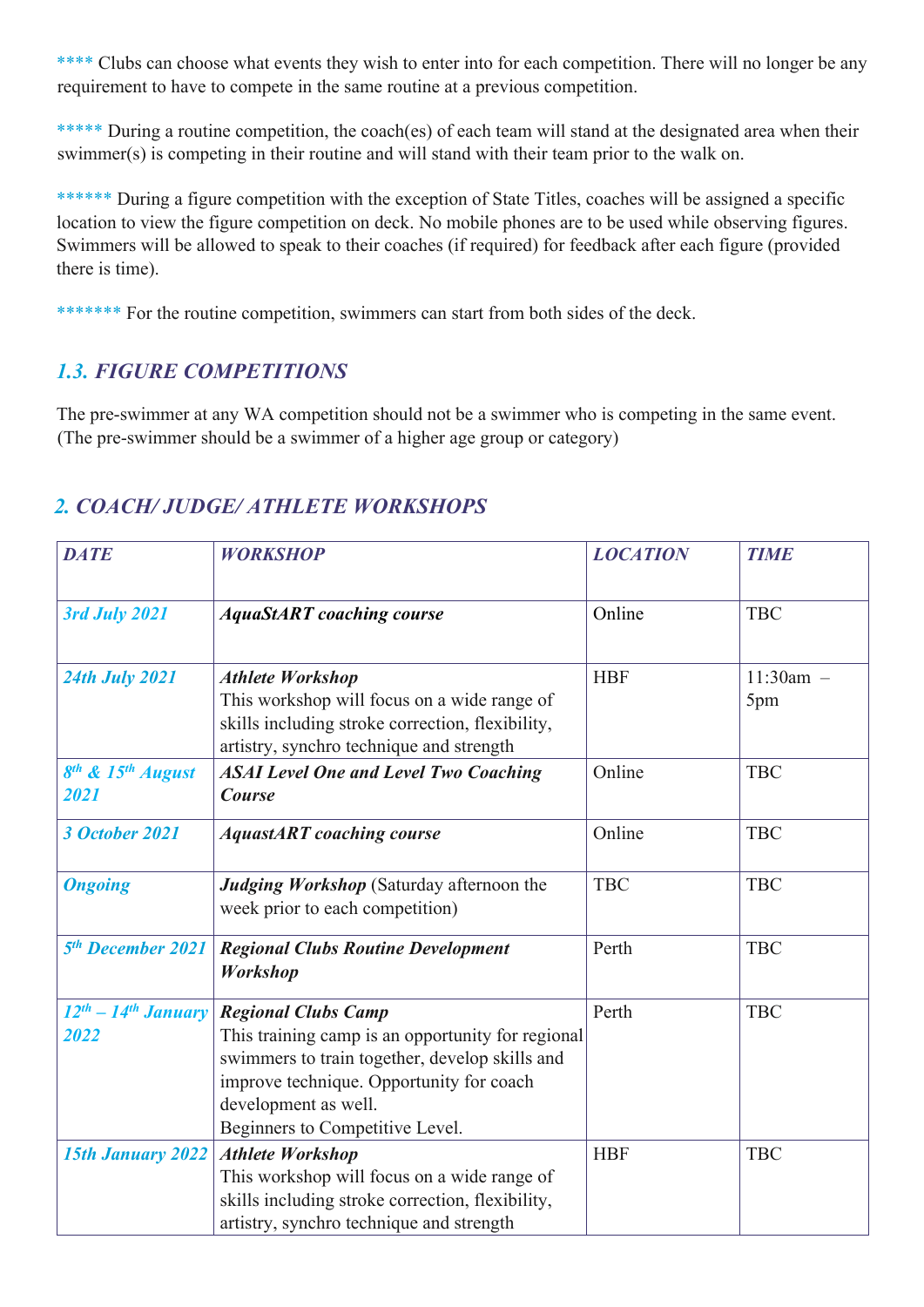|                | <b>16th January 2022 AquaStART coaching course</b> | Online | <b>TBC</b> |
|----------------|----------------------------------------------------|--------|------------|
| 2nd April 2022 | <b>AquaStART</b> coaching course                   | Online | <b>TBC</b> |

# *3. SKILLS TESTING*

#### **12 & UNDER AND 13/15 (NS)**

SWA coaches have identified that NS swimmers need to improve on basic skills. The purpose of testing basic skills is to create a standardized set of skills practiced at clubs as well as to monitor the progress of Synchro WA's NS swimmers. The set of skills will be evaluated once at the beginning of each competitive season. Synchro WA will endeavor to keep the skills tested the same for the next 3 years so swimmers are able to evaluate their progress. Swimmers will achieve a pass/fail for each skill performed. Skills will be videoed and sent to each swimmer.

#### *SCORING:*

Skills will be judged by a panel of judges consisting of:

- **1.** SWA Judging Coordinator
- **2.** SWA HP Coach
- **3.** SWA Sports Officer
- **4.** Head coach or designated coach from each NS Club.

Each skill will be graded as a pass/fail.

Swimmers should aspire to PASS all skills in the test.

A 12&Under swimmer that has PASSED all the 12 & U skills can choose to perform the skills in the 13/15 age group.

Skills will be videoed and emailed to each swimmer after the skills testing upon request.

# *3.1. 12/UNDER NS Skills Testing Criteria*

#### *LAND*

#### **1. Ariana Splits**

Knees in extension and both feet pointed.

Legs evenly split forward and back. Lower back arched, with hips, shoulders and head on a vertical line. 180º angle between the extended legs (Flat split), with inside of each leg aligned on opposite sides of a horizontal line, regardless of the height of the hips.

PASSING REQUIREMENT: At least 2 of the 3 splits should be as the description.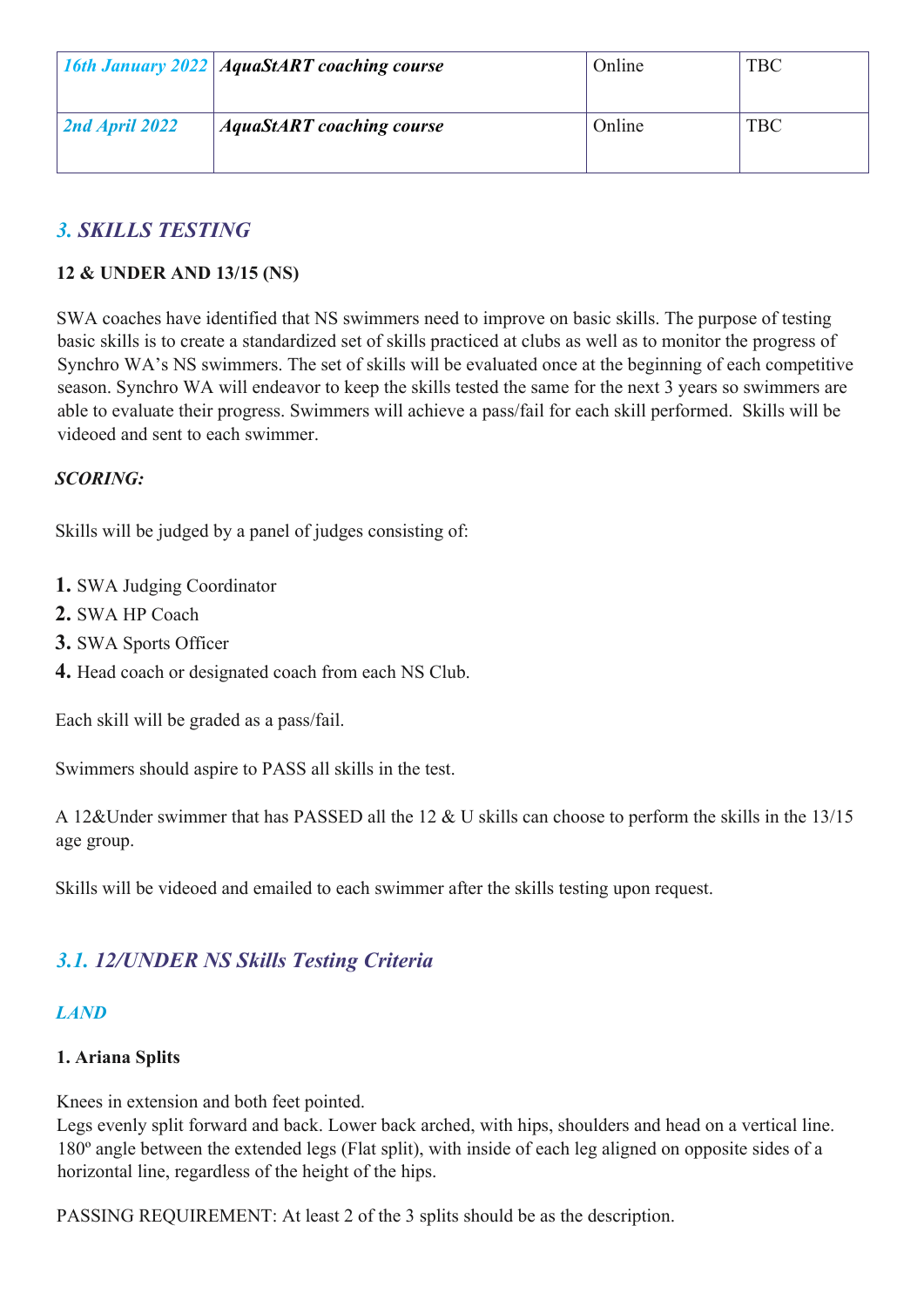

#### **2. Headstand from tuck**

From the tuck position, with support in hands and head or in forearms and head (forming a support triangle) with the legs together, stretched and both feet extended and pointed, the legs are raised to the position of vertical 3 supports, looking for the alignment of the body in the vertical line perpendicular to the ground. Hold vertical position for 30 seconds. Swimmers will have the option to use the headstand unit.

PASSING REQUIREMENT: Swimmers will be given 2 chances to perform this skill. The vertical position should be as in the description above. Position will need to be held for 30''.

 $V_1$ 

#### **3. Bridge**

From a standing position with both arms stretched, arching the body to a bridge. Hold the bridge for 20 seconds. The swimmer will have the option to use a spotter to support their back during the transition from standing to bridge. If using a spotter, the athletes coach is recommended as the spotter.

PASSING REQUIREMENT: The arms should be stretched when the athlete arrives in the bridge position. The hands and shoulders should be in the vertical line. Position to be held for 20"



#### **4. 1 minute PLANK Front and Side (technique)**

Body in front layout with hands vertical to shoulders (or a little more open), elbows straight, body aligned (ears-shoulders-knees-ankles), and legs extended and together. Hold this position for 30". From this position move to a side plank with both arms straight in the vertical line. Keep body aligned (ears-shoulders-hipsankles). Hold this position for 30".

PASSING REQUIREMENT: Hold both plank position keeping the body as per the description. Keep the hip up during the change to side plank. Hold each position for 30"



#### **5. 10 "V" SIT UPS ( technique)**

Beginning in a straight back layout position with arms stretched up and legs together, knees extended, and feet pointed. Legs are permitted to touch the ground in the starting position. Simultaneously, arms, body, and legs are lifted straight to a V position where hands touch the feet. You return to the initial position with your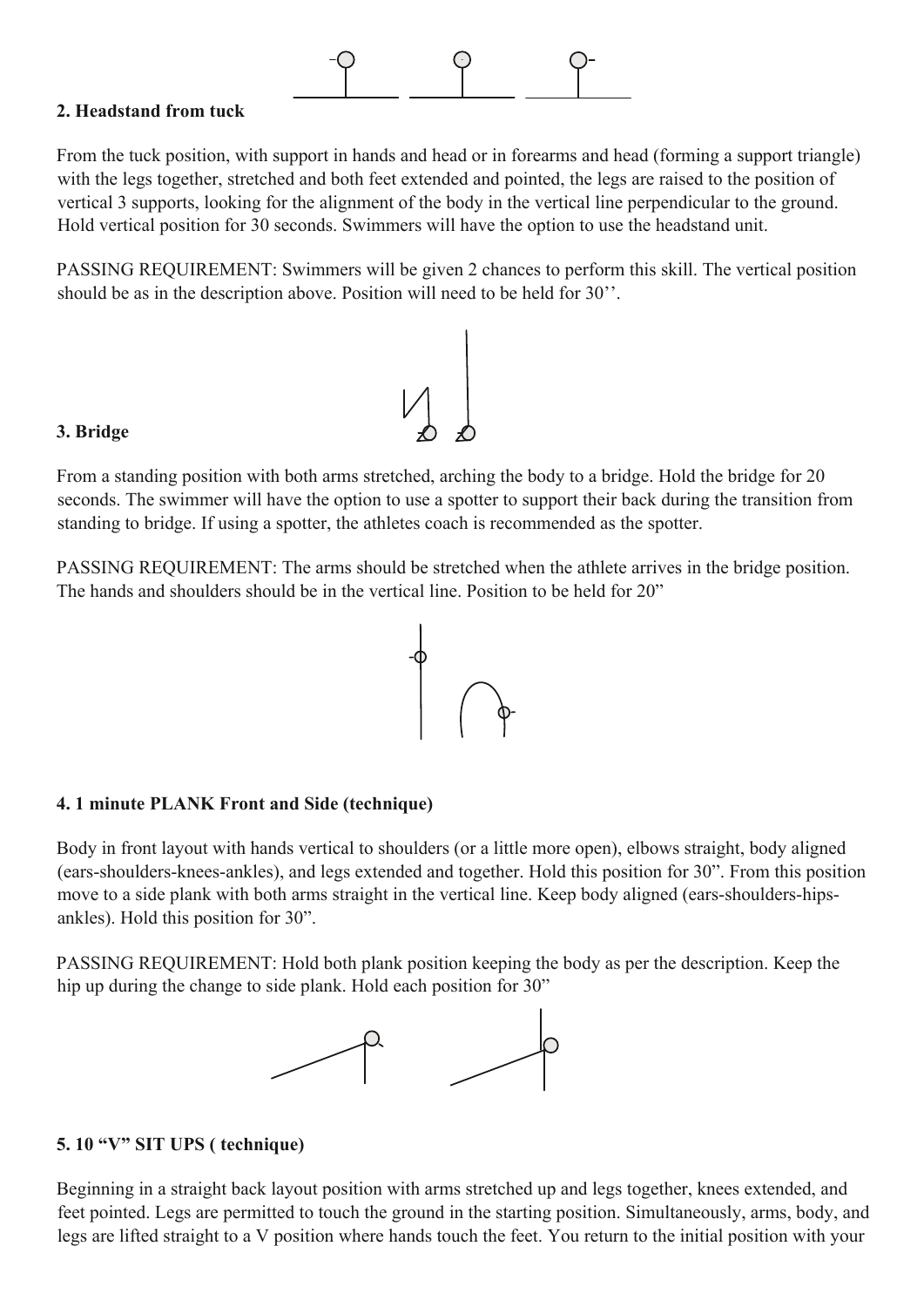feet not touching the ground. The Closing part to the "V" position should be fast and the opening slow and controlled. You should see the change of tempo between the two parts.

PASSING REQUIREMENTS: The feet should be off the floor for the whole exercise. The swimmer is able to maintain correct technique for at least 8 'V' sit ups.



### *SWIMMING / SYNCHRO SKILLS*

#### **1**. **50 meters butterfly (technique)**

The arms sweep forward in front of the body into extension shoulder width apart with hands and fingers facing forwards.

On entry elbow is slightly bent and sent into extension under water. Elbows remain higher than forearm and arm.

Hands then drive outwards and then back inwards towards each other and back down your sides into bent elbows.

Repeat the process sweeping arm back in front of the body. Try and stay as streamlined as possible holding form before doing another stroke and losing momentum.

Legs kick together as arm enters the water, followed by another kick as the hands start to leave the water. The two beat kick is powered from the hips with knees slightly bent. Keep ankles together and relaxed and kick downwards.

PASSING REQUIREMENTS: The Swimmers must swim only butterfly stroke and kick for the entire 50 meters. The stroke should be executed every 2 kicks, with breathing every second stroke. The head should enter the water before the arms.

#### **2. 50 meters kick-pull-kick (under 1'30'')**

KPK performed from the water with a push off from the wall. Alternating arms every kick.

PASSING REQUIREMENTS: The collar bone should be above the water the full exercise. Both arms should be stretched completly every time a kick is performed.

# **3. 100 meters freestyle (under 1'40'')**

PASSING REQUIREMENTS: Under 1'40''. Arms should be in streamline position for the full exercise.

# **4. 25 meters under**

PASSING REQUIREMENTS: The swimmers should start the exercise from the wall and touch the wall before breathing when they finish the 25 meters.

# **5. 25 meters eggbeater (12'5 meters with the right arm stretched and 12,5 meters**

with the left) The swimmers should start moving to the right with the right arm. When they arrive to the 12,5 meters, they should turn around, change the arm and move to the left. (the other arm could be sculling) The leading arm will be vertical.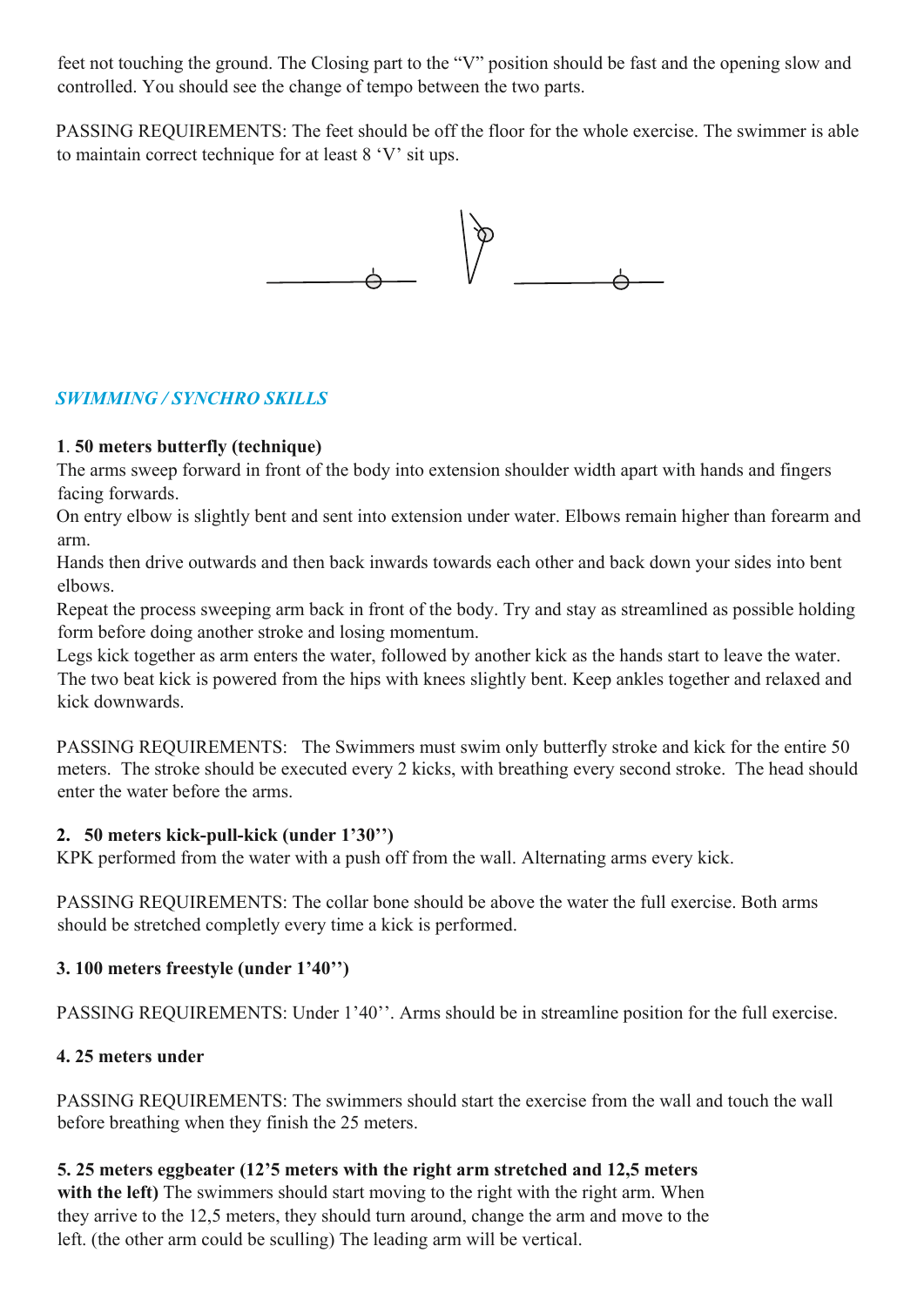PASSING REQUIREMENTS: The chin must not touch the surface of the water. The arm should be behind the ear. The 25m must be performed continuously.

**6. 5 meters moving forward in a surface arch position (non- stop)** From a back layout, with arms above the head, the body arches down until the hips resume the position of the head in a surface arch position. Lower back arched, with hips, shoulders and head on a vertical line Legs together and at the surface (from the toe points to the hips). Once the swimmer has reached the surface arch they will begin travelling forward, while holding the position.

PASSING REQUIREMENTS: Vertical Line Priority. Feet together and dry. Arrive to the 5 meters.

#### **7. 25 meters ballet leg (technique, non-stop)**

Body in Back Layout Position one leg extended perpendicular to the surface the other leg should remain at the surface throughout.

PASSING REQUIREMENTS: The extended leg should be at 90 degrees for the full exercise. The knee should be above the surface of the water. The horizontal leg should be stretched and still throughout the exercise. The horizontal foot should be dry.

# *3.2. 13/15 NS Skills Testing Criteria*

*LAND*

#### **1. Ariana Splits**

Knees in extension and both feet pointed.

Legs evenly split forward and back. Lower back arched, with hips, shoulders and head on a vertical line. 180º angle between the extended legs (Flat split), with inside of each leg aligned on opposite sides of a horizontal line, regardless of the height of the hips.

PASSING REQUIREMENT: 2 of 3 splits should be as the description.



#### **2. Headstand from front pike position.**

From front pike position, with support on hands and head or on forearms and head (forming a support triangle) with the legs together, stretched and feet pointed, the legs are raised to the vertical position, looking for the alignment of the body in the vertical line perpendicular to the ground. Assume a Split position. Hold each position for 12 seconds. Swimmers will have the option to use the headstand unit.

PASSING REQUIREMENT: Swimmers will be given 2 chances to perform this skill. The pike position should be at 90 degrees. The vertical position should be per the description. The swimmer must have a minimum of a 170 degree angle between the extended legs (eg: 1 hand to arrive to a Flat split in the front and back leg). Each position needs to be held for 12''(Pike, Vertical, Split)

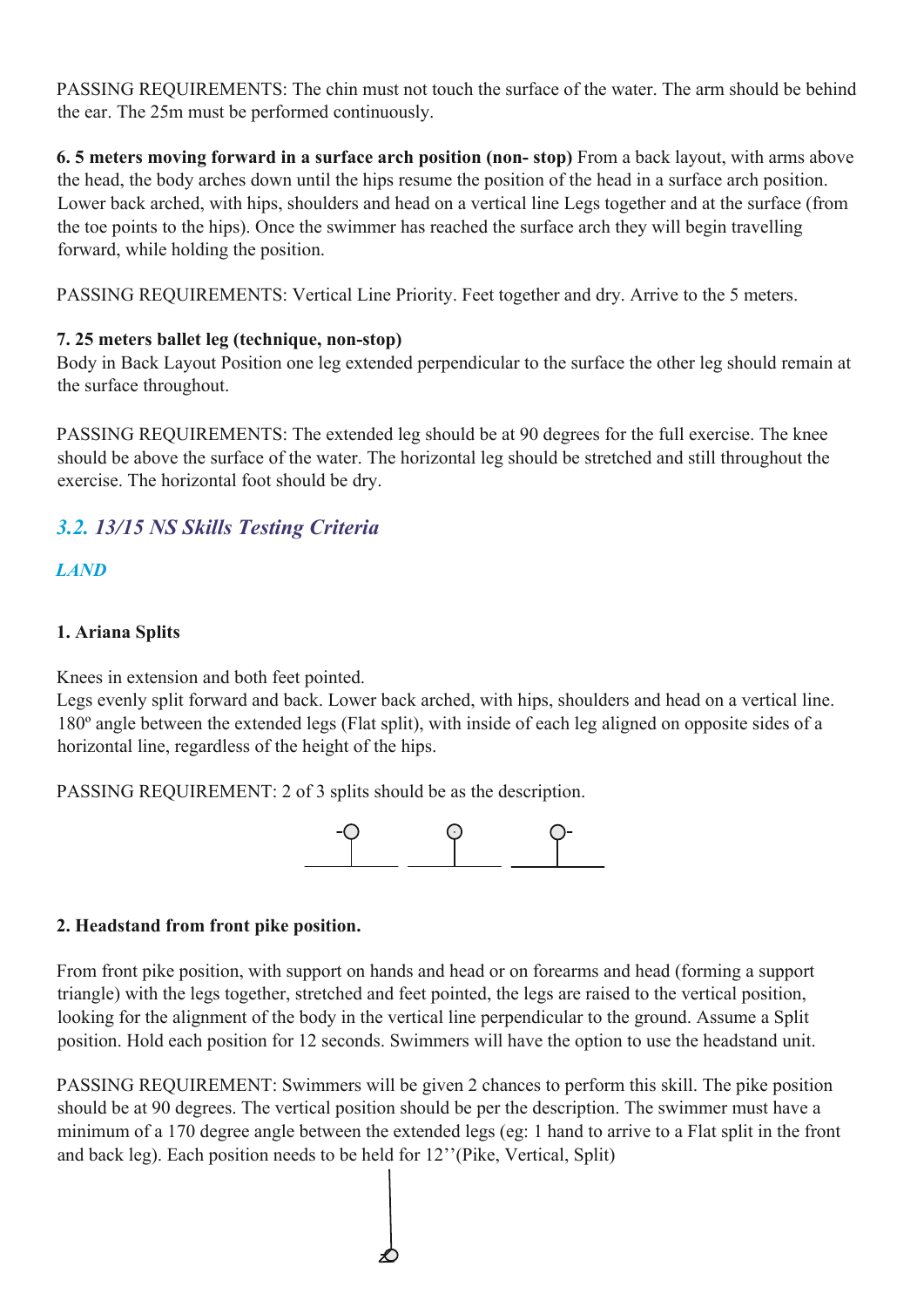#### **3. 30 second plank position + 10 triceps push-ups (technique)**

Plank position: Front layout with the body aligned (ears-shoulders-knees-ankles), and legs together. The wrists are positioned directly below the shoulders or slightly wider apart, with straight elbows (no hyperextended elbows permitted). The gaze of the eyes is directly down.

Pushups: Maintaining the plank position, bend the elbows to lower the body *until the upper arm is parallel to the floor (horizontal),* then straighten the elbows to return to the starting position. The head remains still at all times. All repetitions to be performed with the correct technique and body position.

The lower back should not be curved beyond its physiological curvature at any time during the exercise.

PASSING REQUIREMENT: The swimmer needs to hold the plank position for 30'' keeping the body as per the description. At least 9 of the 10 push-ups should be as per the description.



#### **4. Standing with the leg raised at 90 degrees 12"second hold each direction without lowering the leg.**

Keep the body vertical and with the possibility of resting one hand. Lift one leg to the horizontal at 90º angle (feet pointed), with the other leg remaining on the vertical line of the body. Move to the side maintaining that right angle. Move the leg back with a slight movement of the body forward.

Hold each position for 12 seconds maintaining the leg height at a 90ºangle, with the body vertical and both legs straight.

PASSING REQUIREMENT: The raised leg should be straight and at a 90 degree angle (or a little bit above) for the full exercise. The shoulders and hips should be at the vertical line (Except for the "arch" part where the shoulders can be slightly forward).



#### **5. Bridge**

From a standing position with both arms stretched, arching the body to a bridge. Hold the bridge for 12 seconds. Then the front leg is lifted (stretched and with toe points) until the foot, hips, shoulders and head are on a vertical line. The swimmer will have the option to use a spotter to support their back during the transition from standing to bridge.

PASSING REQUIREMENT: The arms should be stretched when the athlete arrives in the bridge position. The hands and shoulders should be in the vertical line. The leg should be as per the description. Each position is held for 12''.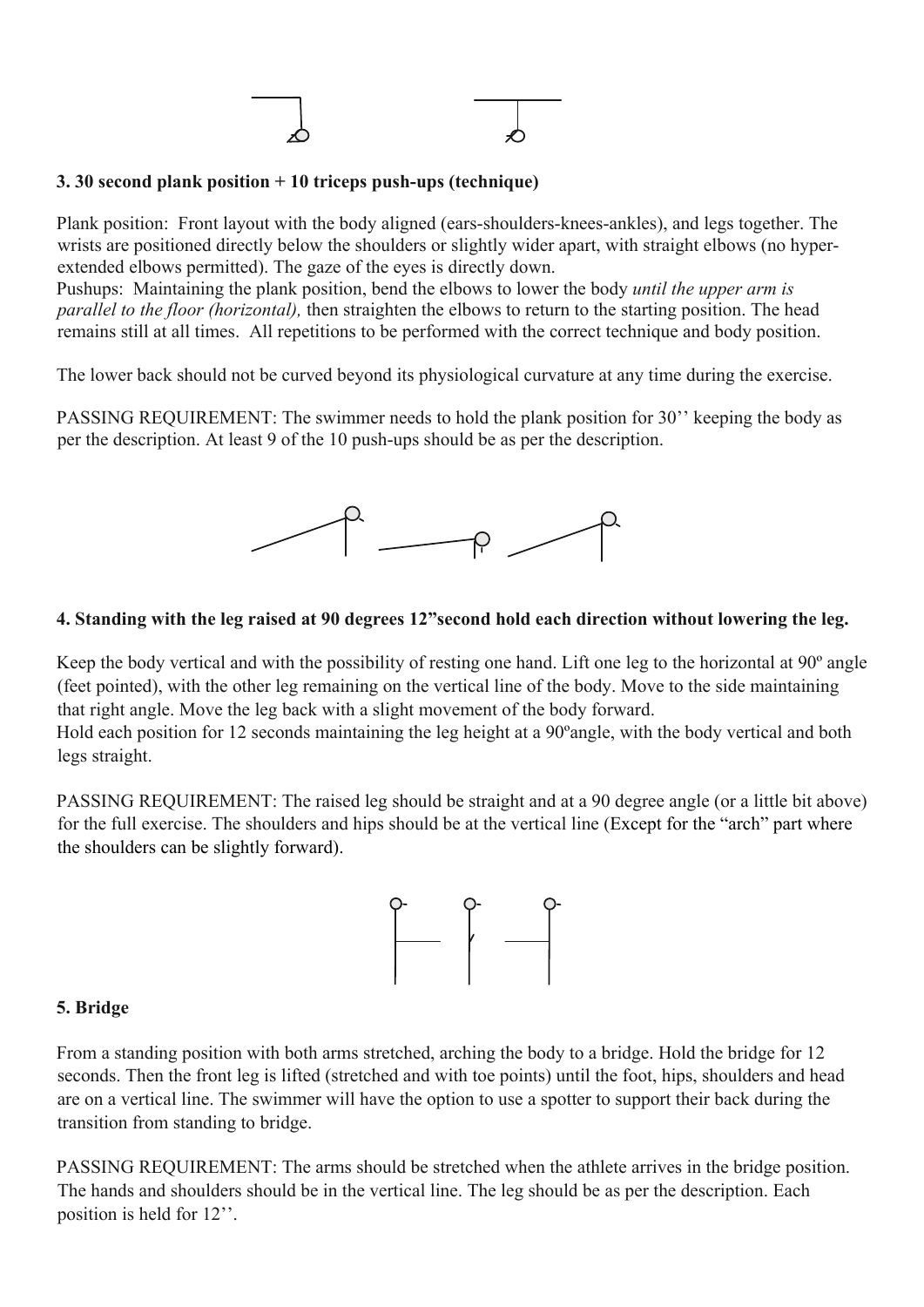

#### **6. 10 "V" SIT UPS** *Closing fast and opening slow* **(technique)**

Beginning in a straight back layout position with arms stretched up and legs together, knees extended, and feet pointed. Legs are permitted to touch the ground in the starting position. Simultaneously, arms, body, and legs are lifted straight to a V position where hands touch the feet. You return to the initial position with your feet not touching the ground. The Closing part to the "V" position should be fast and the opening slow and controlled. You should see the change of tempo between the two parts.

PASSING REQUIREMENTS: The feet should be off the floor for the whole exercise. The swimmer is able to maintain correct technique for at least 8 'V' sit ups.



#### *SWIMMING / SYNCHRO SKILLS*

#### **1. 50 meters freestyle kick (under 1 minute)**

PASSING REQUIREMENTS: Under 1'. The Kick should be freestyle the full exercise. Arms should be in streamline position for the full exercise.

#### **2. 50 meters Butterfly (under 50'')**

PASSING REQUIREMENTS: Under 50". The Swimmers must swim only butterfly stroke and kick for the entire 50 meters. The stroke should be executed every 2 kicks, with breathing every second stroke or more. The head should enter the water before the arms.

#### **3. 50 meters kick-pull (under 1'15'')**

KPK performed from the water with a push off from the wall. Alternating arms every kick.

PASSING REQUIREMENTS: The collar bone should be above the water the full exercise. Both arms should be stretched completely every time a kick is performed.

#### **4. 12'5m double ballet leg (non-stop)**

Legs tight and extended perpendicular to the surface. Head in line with the trunk. Face at the surface. PASSING REQUIREMENTS: Both legs should be at 90 degrees the full exercise. The head should be above the water the full exercise.

#### **5. 25 meters double arm eggbeater both arms stretched in line with shoulders. (moving forward)**

PASSING REQUIREMENTS: The chin must not touch the surface of the water. The arms should be vertical. The 25m must be performed continuously.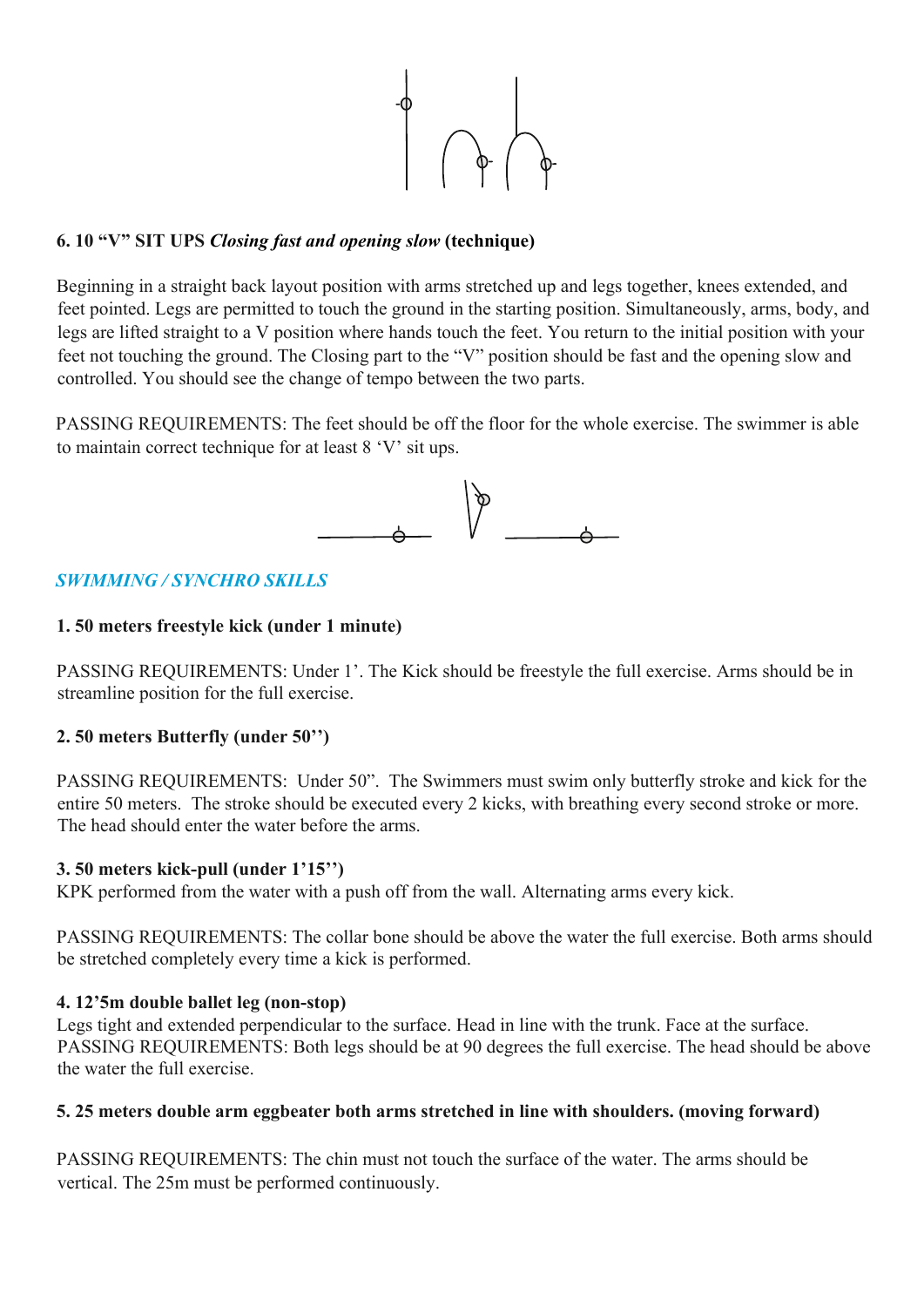# *4. COMPETITION PROGRAM*

Competitive National Stream (NS) and State Stream (SS)

Rationale: Creating opportunities for athletes to develop the skills necessary to compete at varying levels of Synchronised Swimming.

| <b>STATE STREAM</b> | <b>NATIONAL STREAM</b> |
|---------------------|------------------------|
| 10U, 12U            | 12U                    |
| $13+$               | $13 - 15$              |
| <b>MASTERS</b>      | <b>JUNIOR</b>          |
|                     | <b>SENIOR</b>          |
|                     | <i>MASTERS</i>         |

# *4.1 COMPETITIVE FIGURES FOR STATE STREAM*

The State Stream is an opportunity for athletes to compete up to the State Titles in a program with modified figures and time limits.

State Stream swimmers cannot be members of National Stream duets, teams, or combos.

State Stream routines may place a bid prior to the State Titles to SynchroWA to pre-swim at the Australian National Championships.

| 10 & UNDER (SS)           | 12 & UNDER (SS)               | 13 & OVER (SS)          |
|---------------------------|-------------------------------|-------------------------|
| <b>COMPULSORY FIGURES</b> | <b>COMPULSORY FIGURES</b>     |                         |
| Sailboat<br>Alternate     | 101 Ballet Leg Single (Drawn) | 106 Straight Ballet Leg |
| 301 Barracuda             | 301 Barracuda                 | 301 Barracuda           |
| 362 Surface Prawn         | <b>OPTIONAL GROUP 1</b>       |                         |
| 316 Kipnus                | <b>FIGURES</b>                |                         |
|                           | 324 Somersub                  | 420 Walkover Back       |
|                           | $311$ Kip                     | 327 Ballerina           |
|                           | <b>OPTIONAL GROUP 2</b>       |                         |
|                           | <b>FIGURES</b>                |                         |
|                           | 361 Prawn                     | 311 Kip                 |
|                           | 420 Walkover Back             | 401 Swordfish           |
|                           | <b>OPTIONAL GROUP 3</b>       |                         |
|                           | <b>FIGURES</b>                |                         |
|                           | 323 Somersault Front Pike     | 226 Swan                |
|                           | 363 Water Drop                | 363 Water Drop          |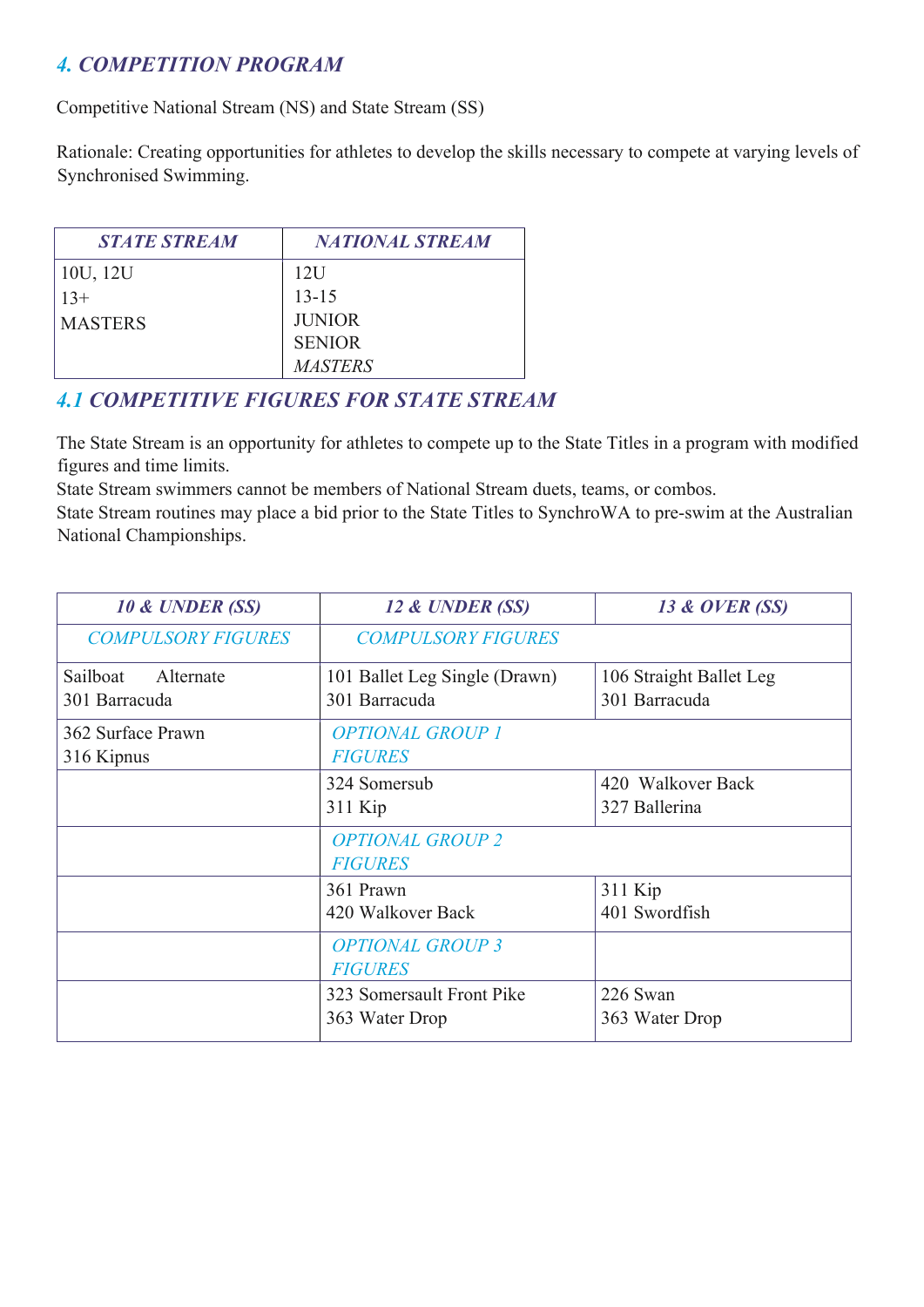# *4.2. COMPETITIVE FIGURES AND ELEMENTS FOR NATIONAL STREAM TECHNICAL ROUTINES*

| <b>12 &amp; Under National Stream</b>    | <b>13-15 National Stream</b>                    |
|------------------------------------------|-------------------------------------------------|
| <b>Compulsory Figures</b>                |                                                 |
| 106 Straight Ballet Leg<br>301 Barracuda | 423 Ariana<br>143 Rio                           |
| <b>Optional Group 1 Figures</b>          |                                                 |
| 420 Walkover Back<br>327 Ballerina       | 351 Jupiter<br>437 Oceanea                      |
| <b>Optional Group 2 Figures</b>          |                                                 |
| 311 Kip<br>401 Swordfish                 | 240a Albatross 1/2 Twist<br>403 Swordtail       |
| <b>Optional Group 3 Figures</b>          |                                                 |
| 226 Swan<br>363 Water Drop               | 355f Porpoise Continuous Spin720<br>315 Seagull |

# *4.2.1 JUNIOR TECHNICAL ELEMENTS FOR TECHNICAL ROUTINES (as per FINA Rules)*

**General Requirements** Unless otherwise specified in the description of an element:

All figures or components thereof shall be executed according to the requirements described in appendices II - IV.

All elements shall be executed high and controlled, in uniform motion with each section clearly defined.

Required Elements #1 - #5 shall be judged within the Elements score. Required Elements #1- #5 are to be performed in the order listed.

- It is strongly recommended, for clarity of judgment that Required Elements #1 - #5 are separated by other content.

For Solo, Duet and Mixed Duet only, Required Elements #1- #5 shall be performed parallel to the sides of the pool where the panels of judges are seated. Penalties SS18.

Time limits as in SS 14.1. Penalties SS18.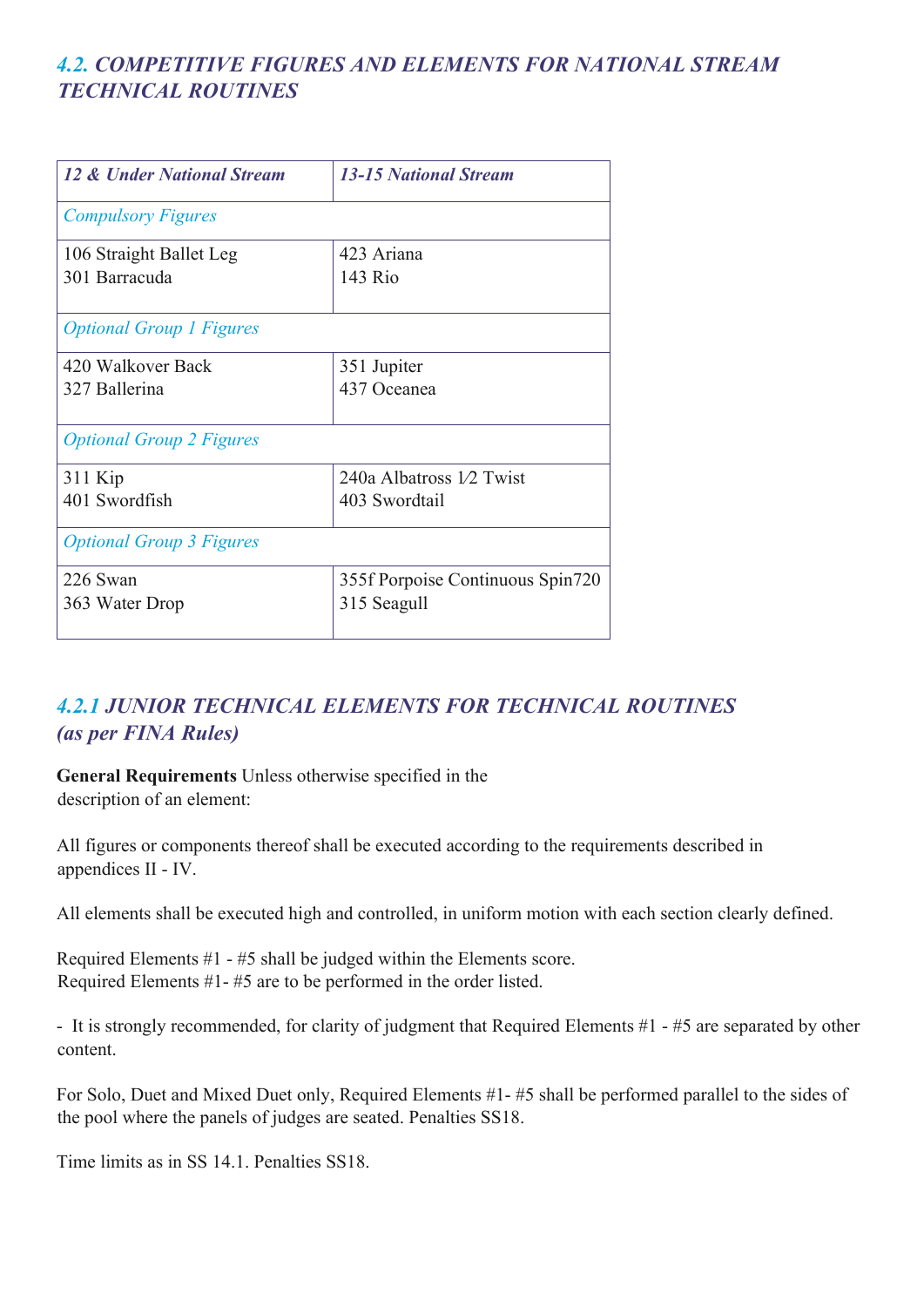# *4.2.2. Solo Required Elements*

- **1.** Starting in a **Submerged Back Pike Position** with the legs perpendicular to the surface, a Barracuda Airborne Split is executed. [DD 2.5]
- **2.** Starting in a **Vertical Position**, the body rotates 360° as the legs are lowered symmetrically to assume a **Split Position**. Continuing in the same direction an additional rotation of 360° is completed as the legs are raised symmetrically to assume a **Vertical Position.** Followed by a *Continuous Spin 1080°* (3) in the same direction.  $[DD = 2.5]$
- **3.** 141 **Stingray.** A Flamingo is executed to a **Surface Flamingo Position**, travelling head first. With the ballet leg maintaining its vertical position, the hips are lifted as the trunk unrolls while the bent leg moves to assume a **Fishtail Position**. The horizontal leg is lifted in an arc over the surface. As it passes the vertical leg which moves symmetrically, a 180° rotation is started and is completed as a **Split Position** is assumed. A *Walkout Front* is executed. [DD 3.2]
- **4. Starting in a Vertical Position a Combined Spin of 720° (2 rotations + 2 rotations) is executed. [DD 1.9]**

**5. Starting in a Submerged Back Pike Position with the legs perpendicular to the surface, a Barracuda Spin 360° is executed. [DD 2. 0]** 

# *4.2.3. Duet Required Elements*

**1.** Starting in a **Vertical Position**, a *Full Twist* is executed as one leg is lowered to a **Bent Knee Vertical**  Position. Continuing in the same direction an additional Full Twist is completed, as the bent knee is extended to a **Vertical Position**. Followed by a *Continuous Spin of 720°* (2 rotations) is executed. [DD 2.2]

**2.** From a *Back Layout Position* a straight leg is lifted to a **Ballet Leg Position.** The shin of the horizontal leg is drawn along the surface to assume a **Surface Flamingo Position.** The bent knee is straightened to a **Surface Ballet Leg Double Position**. Maintaining the legs vertical, the body submerges to a Submerged **Back Pike Position** until the feet are just below the surface. Executing a 360° rotation the body rises to the surface simultaneously lowering one leg with foot at the surface to assume a **Surface Flamingo Position**.

The horizontal leg is straightened to a **Ballet Leg Positio**n. The vertical leg is lowered straight to a **Back Layout Position.** Head first travel is allowed during the Ballet Leg sequence. [DD= 2.9]

- **3.** Starting and maintaining a **Fishtail Position,** with the horizontal leg leading toward the vertical leg, 2 rapid rotations (720°) are executed. [DD 1.8]
- **4.** *A Cyclone* is executed to a **Vertical Position.** A **Half Twist** is executed. Continuing in the same direction *an additional rotation of 180° is executed as the legs are symmetrically opened to assume a Split Position.*
- *A Walkout Fron*t is executed. [DD 3.0]
- **5.** Starting in a submerged **Back Pike Position** with the legs perpendicular to the surface, a *Flying Fishtail* is executed. [DD 2.5]
- **6.** The routine must contain a lift, jump or throw, this can be placed anywhere in the routine.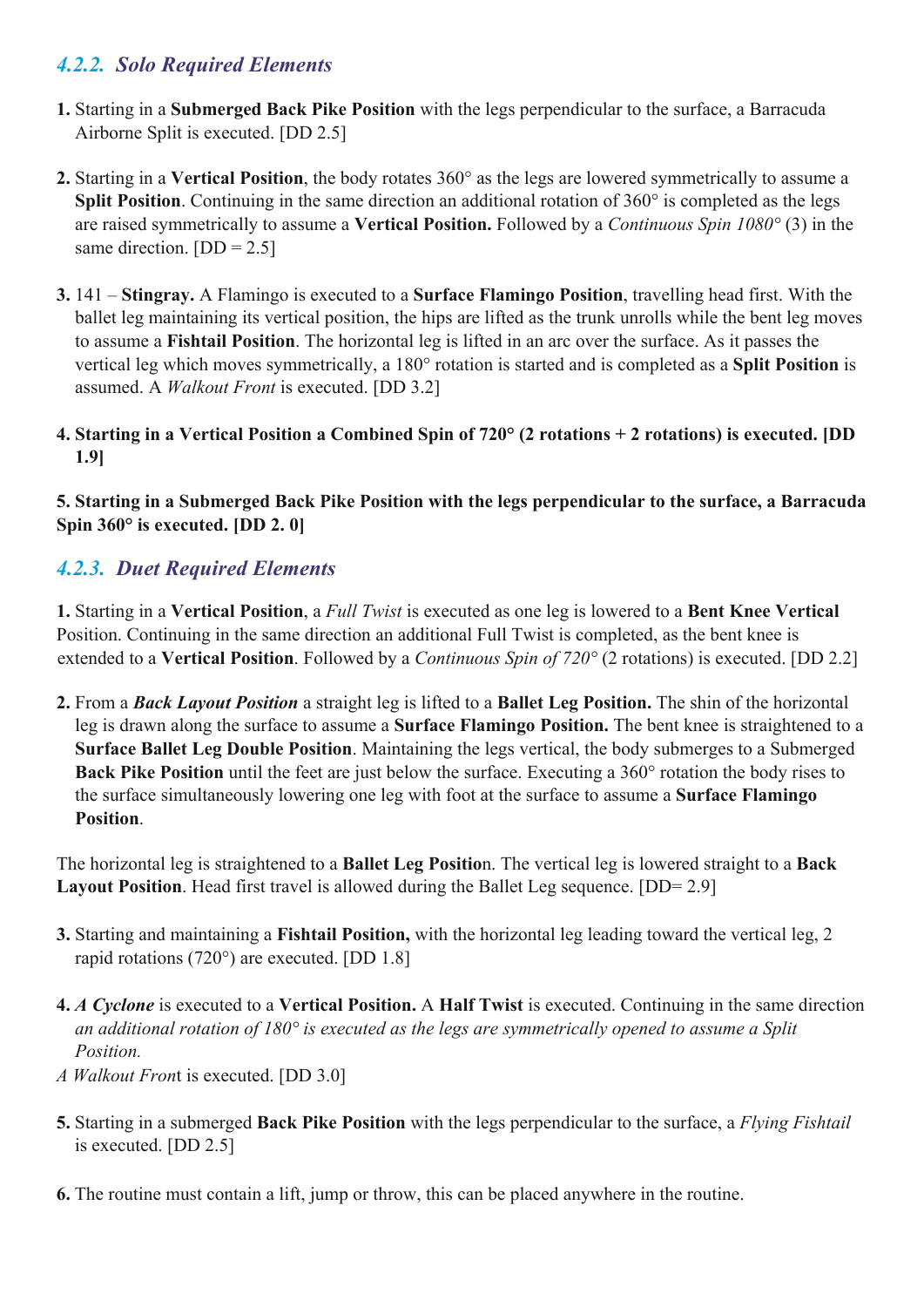**7.** With the exception of the deck work, entry and the lift, jump or throw, all elements required and supplementary must be performed simultaneously and facing the same direction. Mirror actions are not

# *4.2.4. Team Required Elements*

- **1.** Starting in a **Submerged Back Pike Position** with the legs perpendicular to the surface, a Thrust is executed to a **Vertical Position** and with no loss of height one leg is lowered to a **Bent Knee Vertical Position**. A rapid 180° Spin is executed as the bent knee is extended to a **Vertical Positio**n. All movements are executed rapidly. [DD 2.3]
- **2.** From a Vertical position, a Twist Spin is executed. [DD 1.8]
- **3.** A Cyclone is executed to a Vertical Position, the legs are symmetrically lowered to a Split Position. A Walkover Front is executed. [DD 2.6]
- **4.** Manta Ray Hybrid: A Flamingo is executed to a Surface Flamingo Position, travelling head first. With the ballet leg maintaining its vertical position, the hips are lifted as the trunk unrolls while the bent leg moves with the knee at the surface to assume a Fishtail Position. The horizontal leg is lifted rapidly to a Vertical Position, with the horizontal leg leading toward the vertical leg, as the body rotates 180°. The legs are lowered rapidly simultaneously to a Bent Knee Surface Arch Position. The bent knee is straightened to a Surface Arch Position and with continuous motion, an Arch to Back Layout Finish Action is executed. [DD 3.1]

5. From a Submerged Back Pike Position, with the legs perpendicular to the surface, a Barracuda Airborne Split is executed. [DD 2.5]

The routine must contain only two acrobatic movements: one using all team members, and another two identical acrobatic movements performed simultaneously. These may be placed anywhere in the routine. Acrobatic movements: A general term for jumps, throws, lifts, stacks, platforms, etc., which are performed as spectacular gymnastic feats and/or risky actions, and are mostly achieved with assistance from other swimmer(s).

The routine must contain a Cadence Action with either arms, legs or both. This may be placed anywhere in the routine. Cadence Action: Identical movement(s) performed sequentially, one by one, by all team members. When more than one cadence action is performed, they must be consecutive and not separated by other optional or required elements. A second cadence action may begin before the first cadence action is completed by all team members but each team member must do the action of each cadence.

At least one circle and at least one straight line must be included in the routine.

With exception of the deck work, entry, the Acrobatic movements and the Cadence Action, all elements œ required and supplementary œ must be performed simultaneously and facing the same direction by all team members. Variations in propulsion and direction facing are permitted only during underwater pattern changes and underwater actions and making and finishing a circle. Mirror actions are not permitted with the exception of the circle.

# *4.3. OPEN TECHNICAL ELEMENTS FOR TECHNICAL ROUTINES*

General Requirements

\*Subject to change due to new FINA Manual Unless otherwise specified in the description of an element: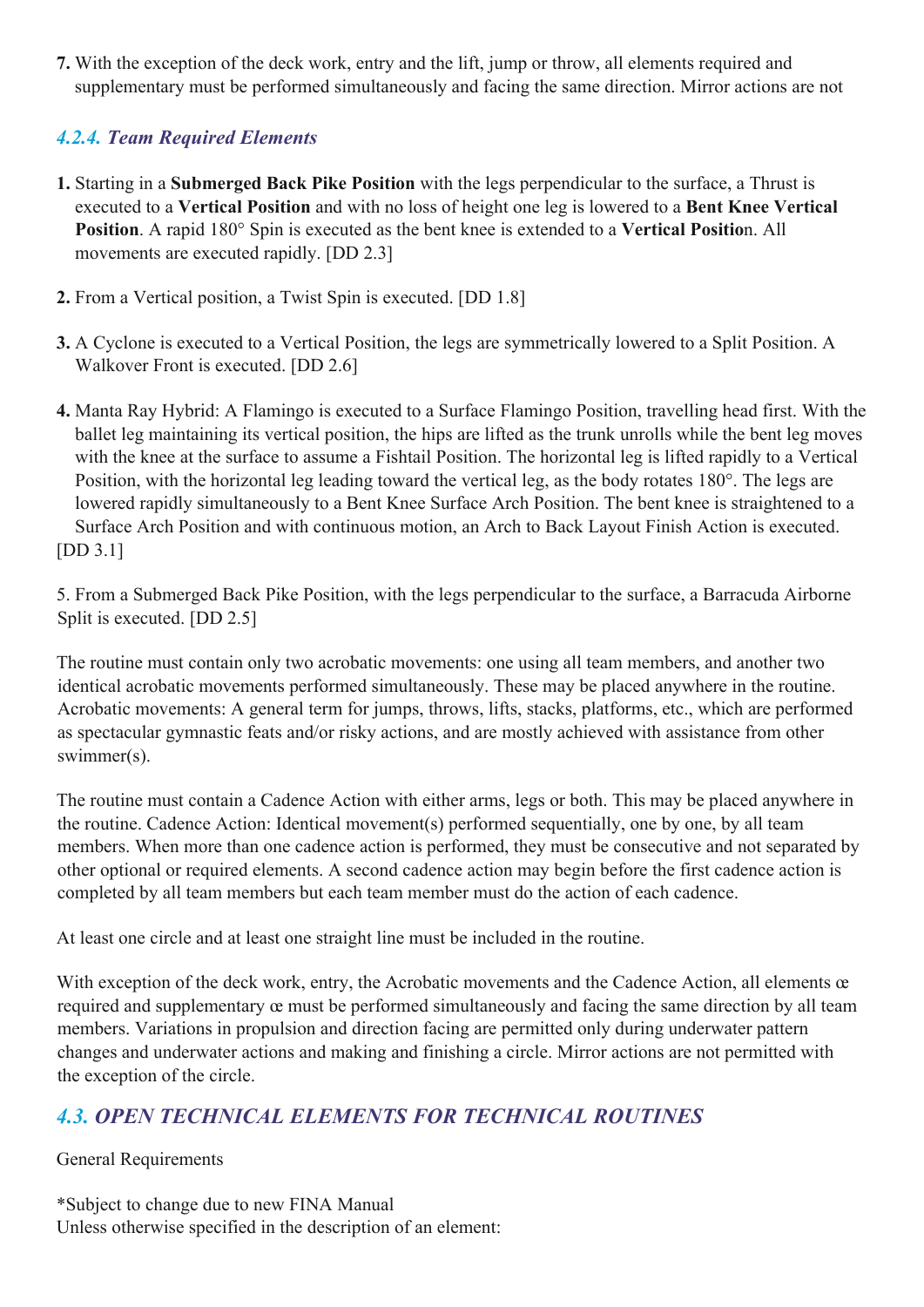All figures or components thereof shall be executed according to the requirements described in appendices  $II - IV$ .

All elements shall be executed high and controlled, in uniform motion with each section clearly defined.

Required Elements #1 - #5 shall be judged within the Elements score. Required Elements #1- #5 are to be performed in the order listed.

- It is strongly recommended, for clarity of judgment that Required Elements #1 - #5 are separated by other content.

For Solo, Duet and Mixed Duet only, Required Elements #1- #5 shall be performed parallel to the sides of the pool where the panels of judges are seated. Penalties SS18.

Time limits as in SS 14.1. Penalties SS18

# *4. 3. 1. Solo Required Elements*

1. Starting in a Submerged Back Pike Position with the legs perpendicular to the surface a Thrust is executed to a Vertical Position and with no loss of height one leg is lowered rapidly to a Bent Knee Position and as the vertical leg is lowered forward , the bent knee is extended to assume an Airborne Split Position and maintaining maximum h eight the legs are lifted symmetrically to a Vertical Position , followed by a Vertical Descent . All movements are executed rapidly. [DD 2.7]

2. A Dolphin is initiated, and the back continues to arch to assume a Surface Arch Position. The legs are lifted to a Vertical Position. Two Full Twists (720°) are executed, and continuing in the same direction a Continuous Spin 1080° (3 rotations) executed. [DD 3. 4]

3. 141 - Stingray. A Flamingo is executed to a Surface Flamingo Position, travelling head first. With the ballet leg maintaining its vertical position, the hips are lifted as the trunk unrolls while the bent leg moves to assume a Fishtail Position. The horizontal leg is lifted in an arc over the surface. As it passes the vertical leg which moves symmetrically, a 180 ° rotation is started and is completed as a Split Position is assumed. A Walkout Front is executed. [DD 3.2]

4. Starting in a Vertical Position a Full Twist is executed followed by a Combined Spin of 1080 ° (3 rotations  $+$  3 rotations). [DD 2.7]

5. Starting in a submerged Back Pike Position with the legs perpendicular to the surface, a Barracuda Continuous Spin 720 ° (2 rotations) is executed. [DD 2. 3] Routine time limit including 10 seconds for deck work: 2:00

# *4.3.2. Duet Required Elements*

Required elements 1-5 are to be performed in the order listed.

- 1. Starting in a Vertical Position, a Full Twist is executed as one leg is lowered to a Bent Knee Vertical Position. Continuing in the same direction another Full Twist is executed, as the bent knee is extended to a Vertical Position. A Continuous Spin of 1080° is executed. (3 rotations). [DD 2.3]
- 2. From a Back Layout Position a straight leg is lifted to a Ballet Leg Position. The shin of the horizontal leg is drawn along the surface to assume a Surface Flamingo Position. The bent knee is straightened to a Surface Ballet Leg Double Position. Maintaining the legs vertical, the body submerges to a Submerged Back Pike Position until the feet are just below the surface. Executing a 360° rotation the body rises to the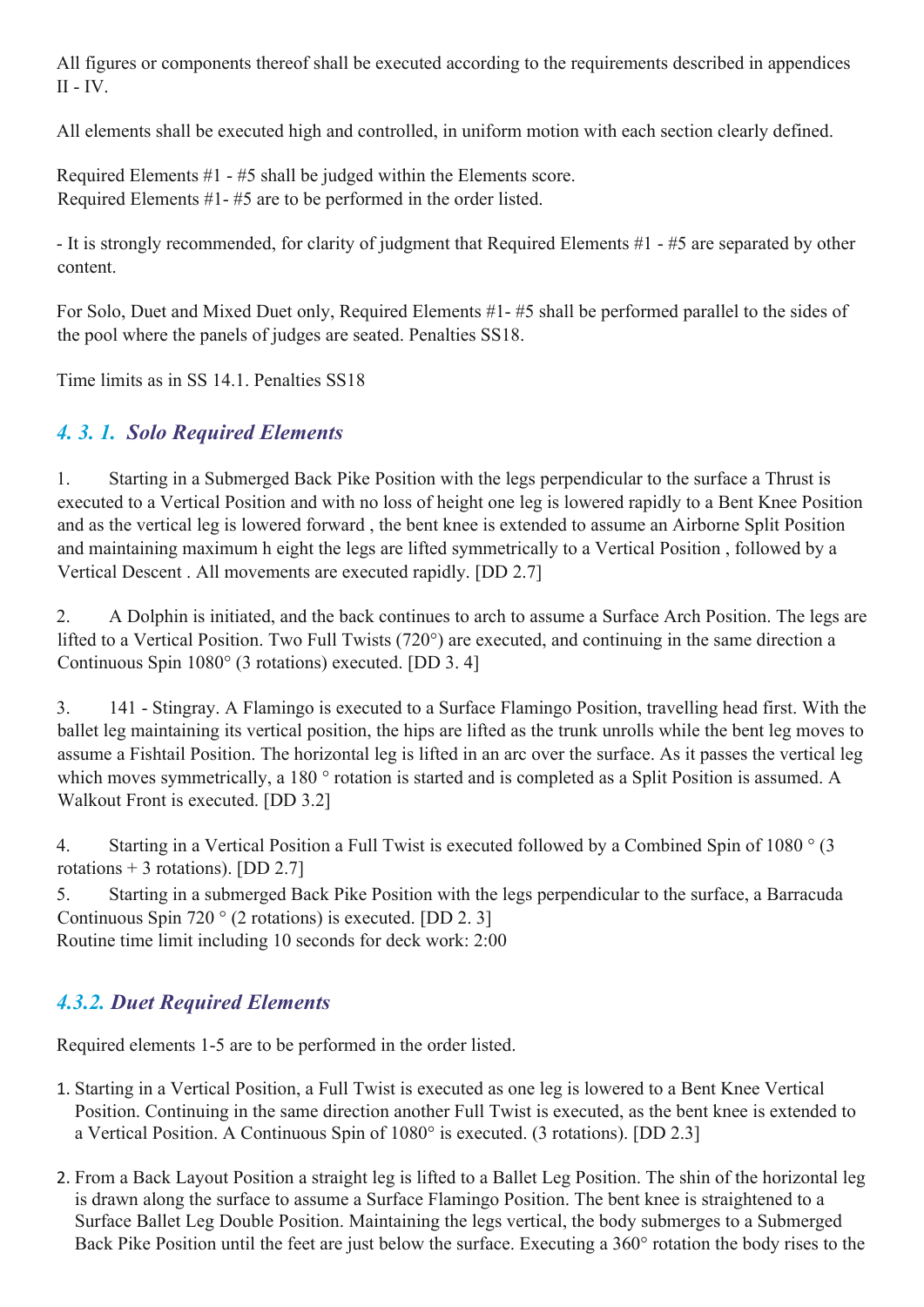surface simultaneously lowering one leg with foot at the surface to assume a Surface Flamingo Position. The horizontal leg is straightened to a Ballet Leg Position. The vertical leg is lowered straight to a Back Layout Position. Head first travel is allowed during the Ballet Leg sequence. [DD 2.9]

- 3. Starting and maintaining a Fishtail Position, with the horizontal leg leading toward the vertical leg, 2 rapid rotations (720°) are executed. Continuing in the same direction and same speed, a rapid Full Twist is executed as the horizontal leg is lifted to a Vertical Position. A Continuous Spin 720° is executed. [DD 2.8]
- 4. A Cyclone is executed to the Vertical Position. A Half Twist is executed. Continuing in the same direction an additional rotation of 180 ° is executed as the legs are symmetrically opened to assume a Split Position. A Walkout Front is executed. [DD 3.0]
- 5. Starting in a submerged Back Pike Position with the legs perpendicular to the surface, a Thrust is executed to a Vertical Position and with no loss of height one leg is rapidly lowered to a Fishtail Position. The horizontal leg is lifted to a Vertical Position as a Spin 360° is executed. [DD 2.5]
- 6. The routine must contain a lift, jump or throw, this can be placed anywhere in the routine.
- 7. With the exception of the deck work, entry and the lift, jump or throw, all elements required and supplementary must be performed simultaneously and facing the same direction. Mirror actions are not permitted. Routine time limit including 10 seconds for deck work: 2:00

# *4.3.3 Team Required Elements*

Required elements 1-5 are to be performed in the order listed.

1. Starting in a Submerged Back Pike Position with the legs perpendicular to the surface, a Thrust is executed to a Vertical Position and with no loss of height one leg is lowered to a Bent Knee Vertical Position. A rapid 360° Spin is executed as the bent knee is extended to a Vertical Position. [DD 2.5]

2. From Vertical Position, a Full Twist is executed, followed by a Continuous Spin 1440° (4 rotations). [DD 2.2]

3. A Cyclone is executed to a Vertical Position, the legs are symmetrically lowered to a Split Position. A Walkover Front is executed. [DD 2.6]

4. Manta Ray Hybrid: A Flamingo is executed to a Surface Flamingo Position, travelling head first. With the ballet leg maintaining its vertical position, the hips are lifted as the trunk unrolls while the bent leg moves with the knee at the surface to assume a Fishtail Position. The horizontal leg is lifted rapidly to a Vertical Position, with the horizontal leg leading toward the vertical leg, as the body rotates 180°. The legs are lowered rapidly simultaneously to a Bent Knee Surface Arch Position. The bent knee is straightened to a Surface Arch Position and with continuous motion, an Arch to Back Layout Finish Action is executed. [DD 3.1]

5. From a Submerged Back Pike Position, with the legs perpendicular to the surface, a Barracuda Airborne Split is executed. [DD 2.5]

The routine must contain two acrobatic movements: one using all team members, and another with two simultaneous acrobatic movements, with each acrobatic movement performed simultaneously with identical movements facing the same direction. These may be placed anywhere in the routine. Acrobatic movements: A general term for jumps, throws, lifts, stacks, platforms, etc., which are performed as spectacular gymnastic feats and/or risky actions, and are mostly achieved with assistance from other swimmer(s).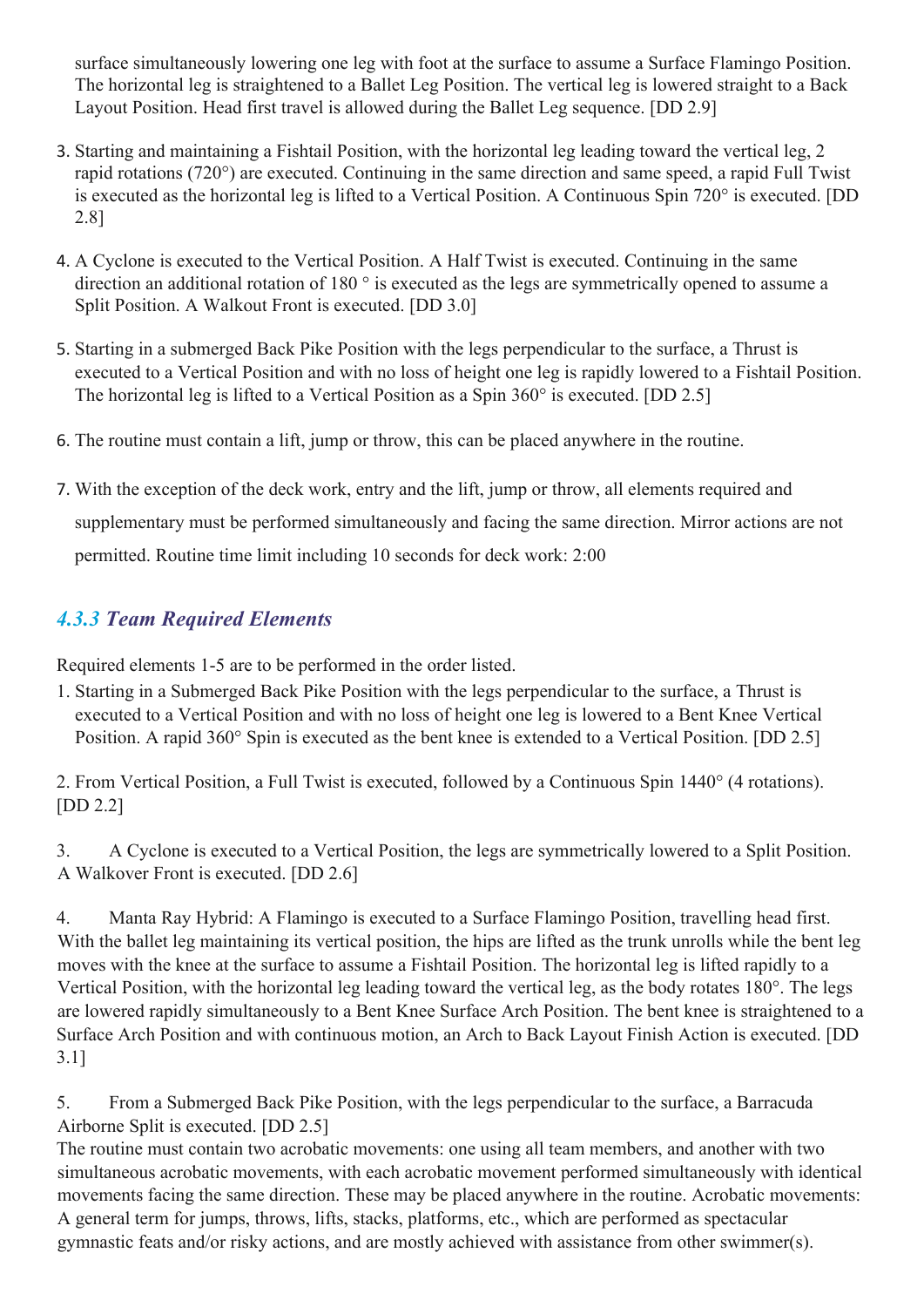The routine must contain a Cadence Action with either arms, legs or both. This may be placed anywhere in the routine. Cadence Action: Identical movement(s) performed sequentially, one by one, by all team members. When more than one cadence action is performed, they must be consecutive and not separated by other optional or required elements. A second cadence action may begin before the first cadence action is completed by all team members but each team member must do the action of each cadence.

At least one circle and at least one straight line must be included in the routine.

With exception of the deck work, entry, the Acrobatic movements and the Cadence Action, all elements required and supplementary – must be performed simultaneously and facing the same direction by all team members. Variations in propulsion and direction facing are permitted only during underwater pattern changes and underwater actions. Mirror actions are not permitted with the exception of the circle.

# *4. 3. 4 Mixed Duets Required Elements*

Required elements 1-5 are to be performed in the order listed.

1. From Front Pike Position the legs are lifted to Vertical Position as a rotation of 360° is executed.

2. Ballet leg Sequence: A Ballet Leg is assumed followed by a rapid exchange to assume the opposite Ballet Leg as the vertical leg is lowered straight to horizontal. The horizontal leg is bent to assume a Surface Flamingo Position. The bent leg is straightened to a Ballet Leg Double Position. Maintaining the Ballet Leg Double Position, a rotation of 360° is executed. Travelling head first until the Ballet Leg Double Position is assumed.

- 3. From a Submerged Back Pike Position with the legs perpendicular to the surface, a Barracuda Twirl is executed
- 4. From a Knight Position, maintaining the vertical alignment of the body, the horizontal leg is moved in a 180° arc at the surface of the water to assume a Fishtail Position. Maintaining the angle between the legs, the horizontal leg moves to vertical as the vertical leg simultaneously continues its arc to the surface to assume a Knight Position. The vertical leg is lowered to assume a Surface Arch Position, with continuous motion a surface arch to back layout finish action is executed.
- 5. From a Front Pike Position the legs are lifted to a Vertical Position -A Full Twist is executed as one leg is lowered to a Bent Knee Vertical Position, followed by a Continuous Spin of 720° (2 rotations) as the bent knee is joined to a Vertical Position.
- 6. The routine must contain only one lift, jump, or throw, which can be placed anywhere in the routine.
- 7. The routine must contain at least one connected action, which can be placed anywhere in the routine. Connected Action: the swimmers must be touching in some manner during the performance of the element.
- 8. Required Elements #1 #5 must be performed simultaneously and facing the same direction.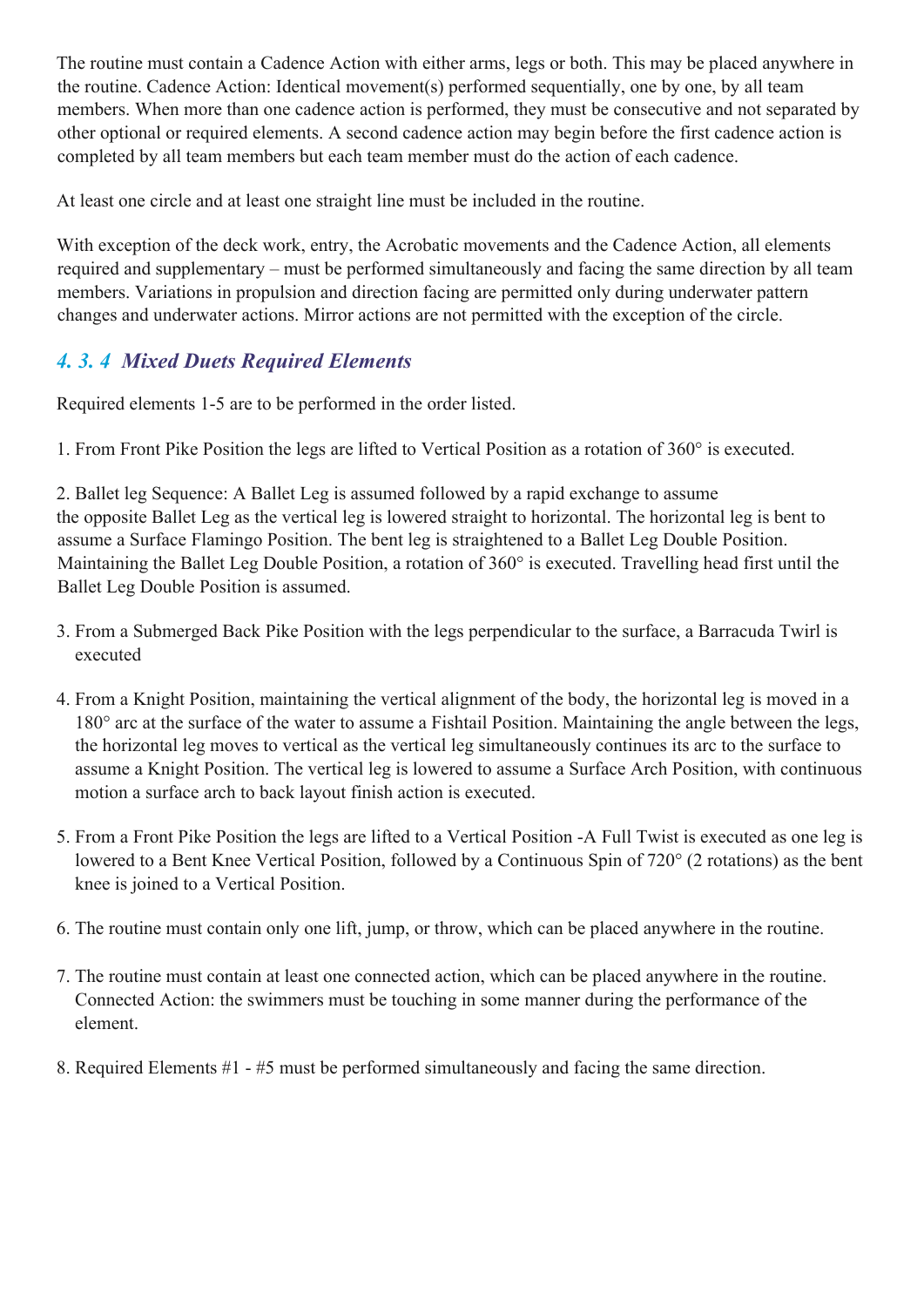# *5. ROUTINE TIME LIMITS FOR STATE AND NATIONAL STREAMS*

## *5.1. State Stream*

|               | <b>SOLO</b> | <b>DUET</b> | <b>TEAM</b> |
|---------------|-------------|-------------|-------------|
| 10 & Under SS | 1:45        | 2:15        | 2:45        |
| 12 & Under SS | 2:00        | 2:15        | 2:45        |
| 13& Over SS   | 2:00        | 2:30        | 3:00        |

# *5.2. National Stream*

|               | <b>SOLO</b> | <b>DUET</b> | <b>TEAM</b> | <b>COMBO</b> | <b>HIGHLIGHT</b> |
|---------------|-------------|-------------|-------------|--------------|------------------|
| 12 & Under NS | 2:00        | 2:30        | 3:00        |              |                  |
| $13/15$ NS    | 2:15        | 2:45        | 3:30        |              |                  |
| <i>Junior</i> | 2:30        | 3:00        | 4:00        |              |                  |
| Open/Jr Tech  | 2:00        | 2:20        | 2:50        |              |                  |
| Open Free     | 2:30        | 3:00        | 4:00        | 4:00         | 2:30             |
| Mixed Tech    |             | 2:20        |             |              |                  |
| Mixed Free    |             | 3:00        |             |              |                  |
| Free Age      |             |             |             | 4:00         | 2:30             |

*All routines are +/- 15 seconds* 

*Deck work must be 10 seconds or less* 

*Walk on must be 30 seconds or less, timed from the first athlete crossing the starting point until all athletes are stationary* 

# *6. MASTERS*

#### *MASTERS ARTISTIC SWIMMING RULES (MAS)*

The Artistic Swimming Rules in Part VII of this Handbook shall apply to all Masters Artistic Swimming except for the following:

*MAS 1* Age Groups

*MAS1.1* Solo:25–29,30–39,40–49,50–59,60–69,70–79,80andover

*MAS1.2* Duet:25–29,30–39,40–49,50–59,60–69,70–79,80andover with age determined by the average age of the competitors.

*MAS1.3* MixedDuet:25–29,30–39,40–49,50–59,60–69,70–79,80and over with age determined by the average age of the competitors.

*MAS 1.4* Team:  $25 - 34$ ,  $35 - 49$ ,  $50 - 64$ ,  $65$  and over with age determined by the average age of the competitors.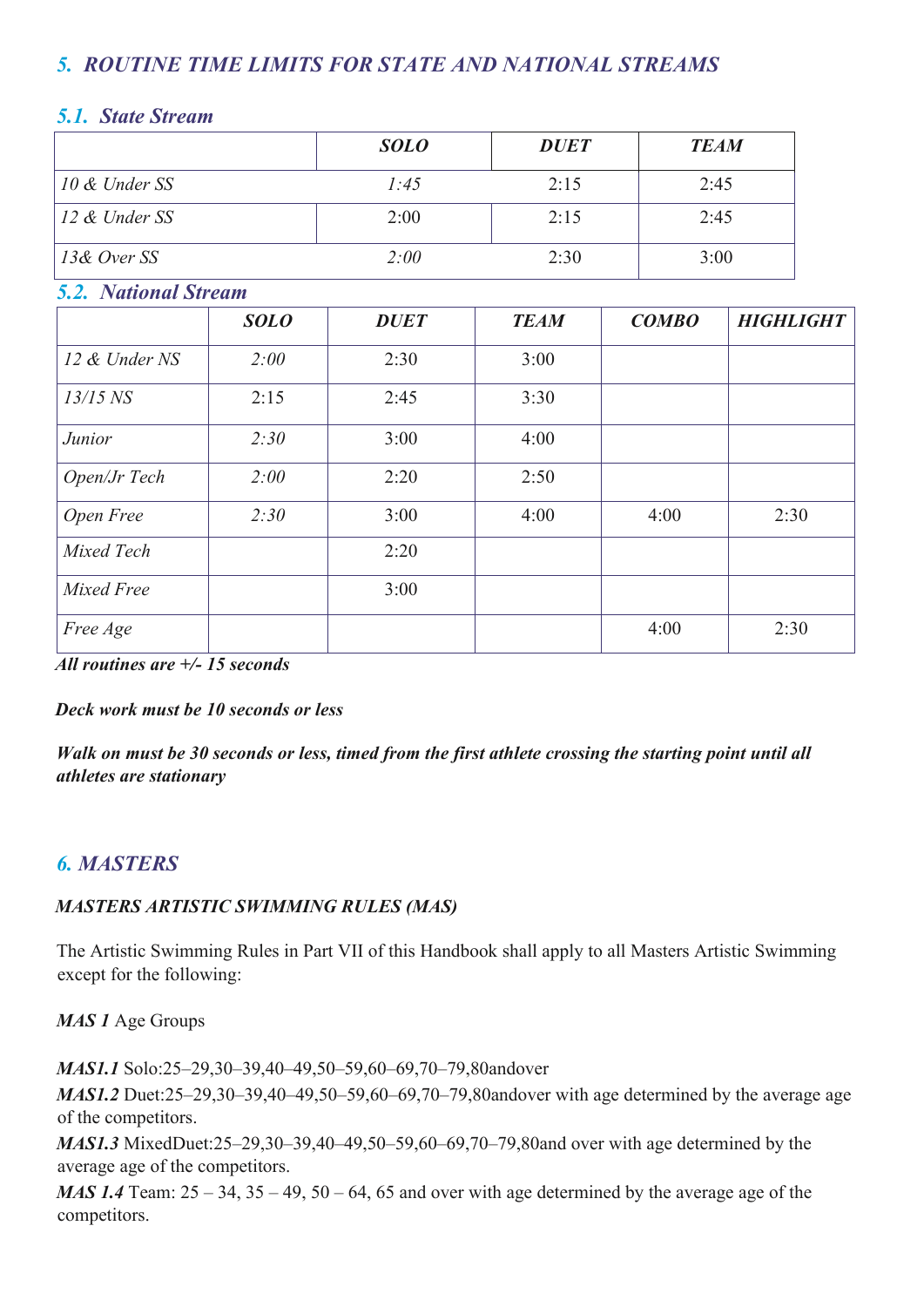*MAS 1.5* Free Combination:  $25 - 39$ , 40 – 64, 65 and over with age determined by the average age of the competitors. *MAS 1.6* The average age of the competitors in a routine shall be determined by adding the ages of the actual swimmers, dividing by the number of swimmers (not including the reserves) and dropping any resulting fraction or decimal. (For example, if the average age of a Team is 49.833, they would swim in the 35-49 age group). Events *MAS 2.1* The events of Masters Artistic Swimming are Solo, Duet, Mixed Duet, Team and Free

Combination. Technical and Free Solos together constitute one event. Similarly, the Technical and Free Duets together is one event, the Technical and Free Mixed Duets together is one event and the Technical and Free Team is one event. The Combination by itself is one event.

*MAS 2.2* The programme for a Masters Event shall be Technical Routines, Free Routines and Free Combination.

#### *MAS 2.2.1 Technical Routine*

The Technical Routines shall be performed for Solo, Duet, Mixed Duet and Team with the required elements selected by FINA Masters Committee every four (4) year, subject to approval by the FINA Bureau. Technical Routines have to include all required elements. Music selection is optional and may be the same as the music used in the Free Routine.

#### *MAS 2.2.2 Free Routine*

The Free Routine shall consist of Solo, Duet, Mixed Duet Team, and Free Combination. There are no restrictions as to choice of music, content or choreography.

# *COMPETITORS*

*MAS 3.1* Competitors in Duet, Mixed Duet, Team and Free Combination shall represent the same club.

*MAS* 3.2 Teams shall consist of a minimum of four (4) members and a maximum of eight (8) members. Combination shall consist of a minimum of four (4) members and a maximum of ten (10)

members.

# *Masters Artistic Swimming Technical Rules*

**MAS 4.1** Time Limits for Routines

Time limits for Technical Routines and Free Routines including ten (10) seconds for the deck movement.

| <i>Technical Routines Solo</i>       | 1 minute 30 seconds  |
|--------------------------------------|----------------------|
| Free Routines Solo                   | 2 minutes 30 seconds |
| <i>Technical Routines Duet</i>       | 1 minute 40 seconds  |
| <i>Free Routines Duet</i>            | 3 minutes            |
| <i>Technical Routines Mixed Duet</i> | 1 minute 40 seconds  |
| <i>Free Routines Mixed Duet</i>      | 3 minutes            |
| <i>Technical Routines Teams</i>      | 1 minute 50 seconds  |
| <i>Free Routines Teams</i>           | 4 minutes            |
| Free Combination                     | 4 minutes            |

There shall be no minimum time limit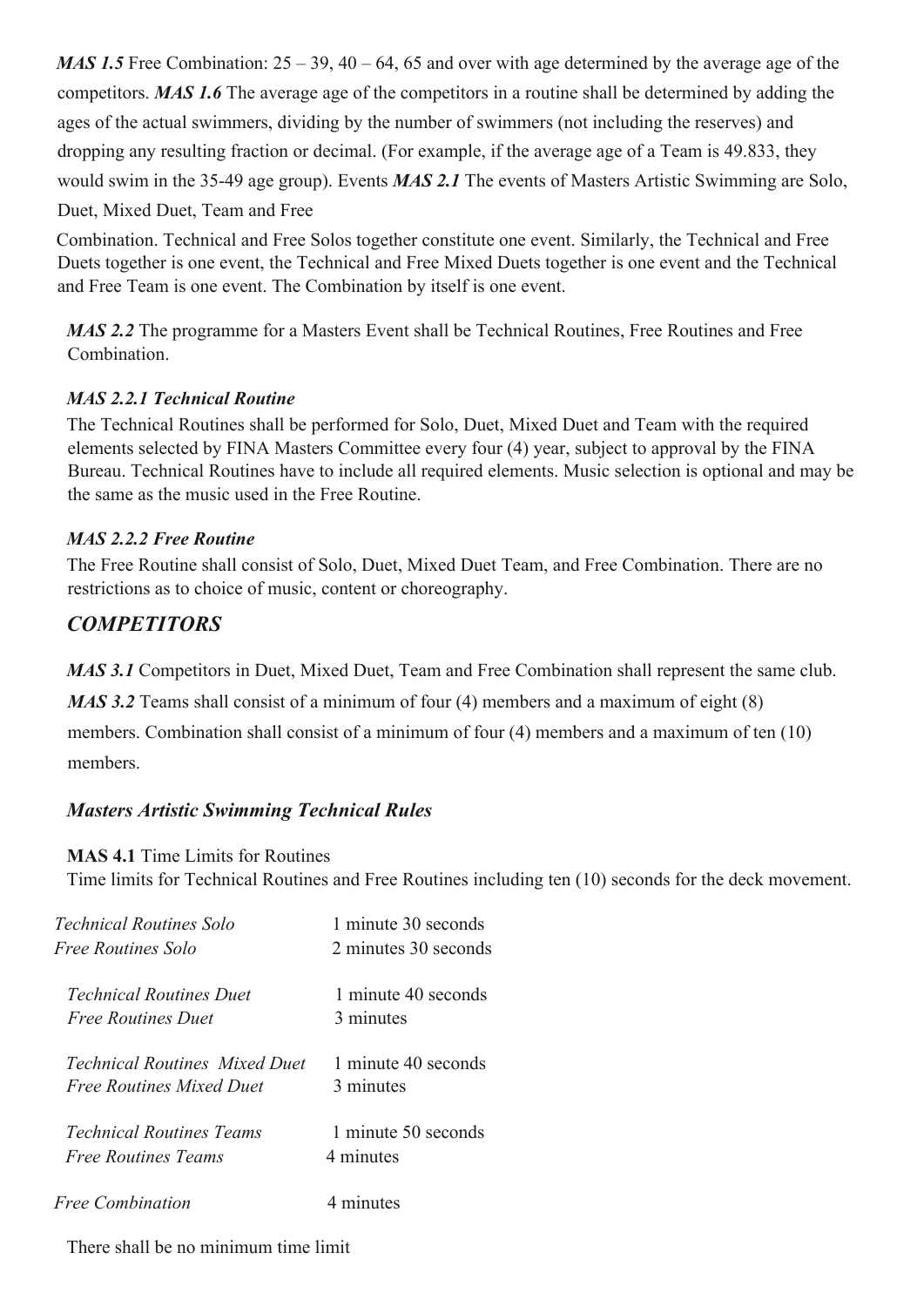There shall be an allowance of fifteen (15) seconds plus the allotted time for Technical Routines, Free Routines and Combination.

Goggles may be worn.

# *APPENDIX I FINA REQUIRED ELEMENTS FOR MASTERS TECHNICAL ROUTINES*

*GENERAL REQUIREMENTS* Supplementary elements may be added

**1.** Unless otherwise specified in the description of an element:

All figures or components thereof shall be executed according to the requirements described in this Appendix.

All elements shall be executed high and controlled in uniform motion with each section clearly defined.

**2.** Time limits as in MAS 4.1

**3.** Swimwear shall be black and the competitor shall wear a white cap.

# *Solo Requiered Elements*

Elements 1 to 5 MUST be performed in the order listed. Element 6 may be performed at any time during the routine.

- **1. FISHTAIL** from a Front Layout Position, a Front Pike Position is assumed; one leg is lifted to a Fishtail Position, the second leg is lifted to a Vertical Position (ending is optional).
- **2. SPLIT POSITION** followed by a walkout front or walkout back.
- **3. SPINNING 180°** From a Bent Knee Position, a Spin 180° is executed as the legs are joined to a Vertical Position at the ankles followed by submergence.
- **4. TRAVELLING BALLET LEG COMBINATION** Beginning in a Back Layout Position to include any

2 of the following positions – Bent Knee Back Layout, right; Bent Knee Back Layout, left; Ballet Leg, left; Ballet Leg, right; Flamingo Position, left; Flamingo Position, right; Ballet Leg Double.

**5. BARRACUDA BENT KNEE** – From the Back Pike Position with the legs perpendicular and the toes just below the surface, a Thrust is executed as one leg is drawn along the inside of the other extended leg to assume a Bent Knee Vertical Position. A Vertical Descent is executed in a Bent Knee Vertical Position at the same tempo as the Thrust

**6.** *TWO (2) FORMS OF PROPULSION* – Must include Egg Beater travelling sideways and/or forward (arms optional)